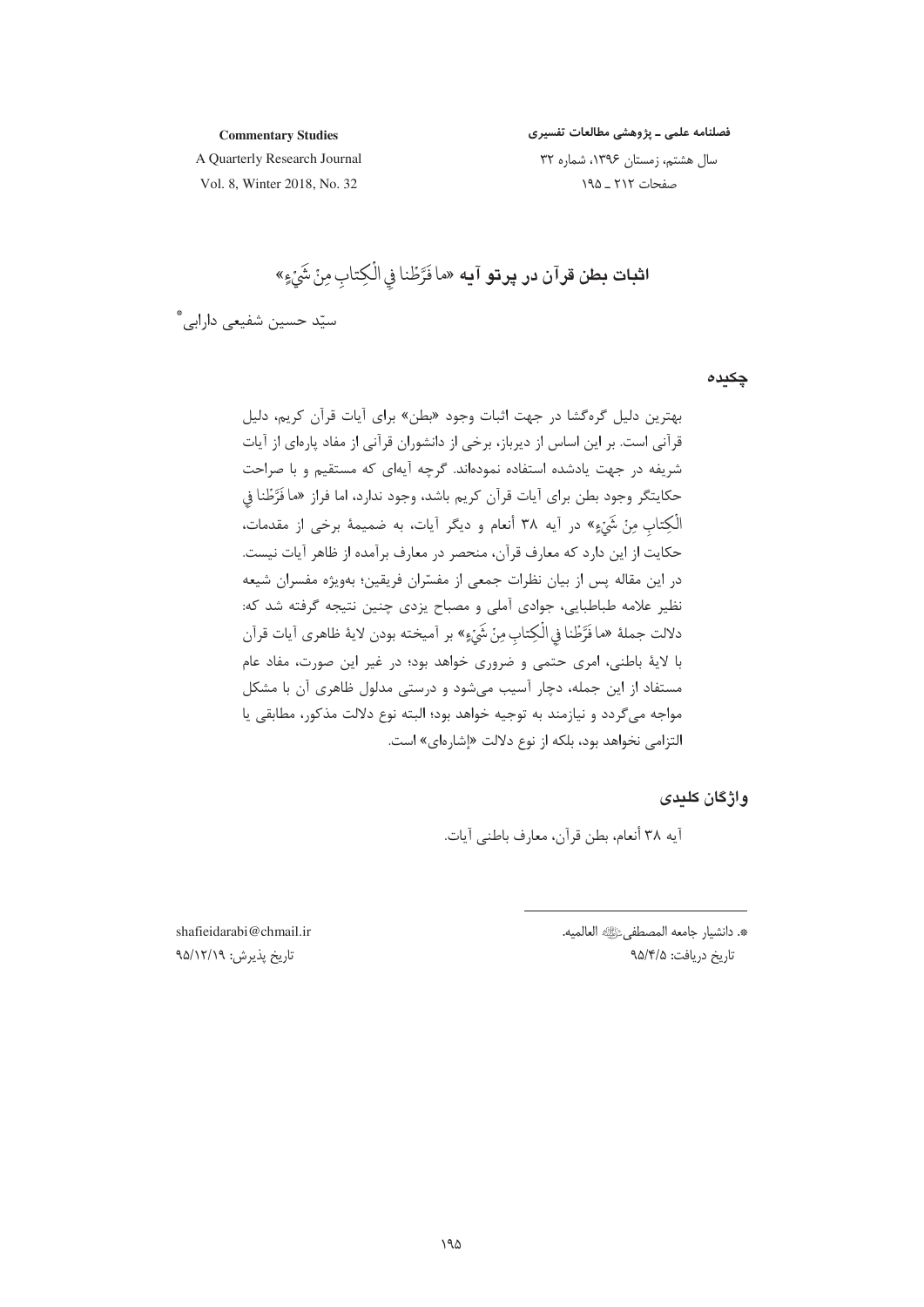#### طرح مسئله

بیتردید، هر نوع بهرهوری مشروع و مناسب از لایه بطنی آیات قرآن کریم، متفرع بر اثبـات اصـل وجـود آن است؛ زیرا در غیر این صورت، هیچ یک از آثار برآمده از آن، استوار نخواهد ماند. به طـور قطـع نخســتین راه و مطمئن ترین دلیلی که می تواند در این عرصه گرهگشا باشد، چیزی جز راه و دلیل قرآنی نخواهد بود. البتـه در میان مجموعه آیات شریفه، آیهای که بهطور مستقیم حاکی از وجود لایه باطنی قرآن باشد، یافت نمـی شـود، اما این موجب نمی شود که ما حتی دلالت غیرمستقیم یارهای از آیات بر این ساحت مهم معنایی قـرآن کـریم را هم انكار نمائيم؛ زيرا با ضميمه برخي از مقدمات به بعضي از آيات، به آساني مي توان به اين حقيقت دسـت يافت كه معارف قرآني، منحصر در معارف برآمده از ظاهر آيات، نيست؛ آلوسي، پس از اشاره به برخي از آيـات سودمند در جهت اثبات بطن قرآن، چنین نگاشته است:

سزاوار نیست برای کسی که کمترین بهره از عقل، بلکه کمترین ذره از ایمان داشته باشد، منكر اشتمال قرآن بر بواطن شود. باطني كه مبدا فياض الهي بر باطن هر بندهاى كه بخواهد، آن را افاضه می کند و ای کاش می دانستم منکر اشتمال قرآن بر باطن، با آیه «وَتَفْصِيلًا لِكُلّ شَيْءٍ» (انعام / ١۵۴؛ اعراف / ١۴۵) و نيز آيه «ماْ فَرَّطْناً في الْكِتابِ مِنْ شَيْءٍ» (انعام / ٣٨) چه می کند؟» و شگفتا که دیوان «مُتَنَبّى» (ادیب و شاعر برجسته عرب در سده چهارم قمری) و ابیات آن چگونه مشتمل بر معانی کثیره است در حالی که کلام پرودگار عالم این گونه نباشد ... . (آلوسی، ۱۴۱۷: ۱۸/۱)

اگر چه از دیر باز، جمعی از محققان و پژوهشگران قرآنی معتقد به حتمیت وجود بطن برای قرآن کریم، از آياتي همانند: نساء / ٧٨ و ٨٢، انعام / ٣٨ و ٥٩، يوسـف / ١١١، نحـل / ۴۴، ص / ٨٩، محمـد / ٢٩، و … در جهت اثبات درستی باور خویش بهره جستهاند؛ (شاطبی، ۱۴۲۹: ۳ / ۶۴۷؛ آلوسـی، ۱۴۱۷: ۱ / ۱۸؛ شـوكانی، ۱۴۱۹: ۲ / ۵۰۰) امّا با تتبّعی که در نگاشتههای مربوطه صورت پذیرفت، مشخص گردید کـه در ایـن راسـتا، تاكنون نگاشته مستقلَّى (اعم از كتاب يا مقاله) بهويژه با صبغه قرآني محـض، تـدوين نيافـت. تنهـا برخـي از کارشناسان قرآنی، در لابهلای پارهای از نگاشتههای خویش، از دلالت غیر منطوقی دستهای از آیات قرآن بر وجود معانی بطنی آنها خبر داده و بهصورت فشرده به شرح و تفسیر آنها همّت ورزیدهاند (قاضی نعمان، بي تـا: ٨ / ٢٨ و ٤٩: ابـنءربـي، ١٣٩٣: ٤٨: جَنَـدي بـي تـا: ٢٧٥ و ٢٧۶: شـاطبي، ١۴٢٩: ٣ / ٤٤٧ و ٣٨٨: ملاصدرا، ١٤١١: ٢ / ١٥٧: ٣ / ١٤٢: ۶ / ٢٥ \_ ٨؛ ٧ / ١١٠ \_ ١٠٧ \_ ١٠٧: ألوسي، ١٤١٧: ١ / ١ و ١٨: طباطبايي، به تا: ۳ / ۵۴ و ۵۵؛ ۱۹ / ۱۳۷؛ و ...)

از جمله آيات شايسته استشهاد و استناد در جهت اثبات وجود بطن براي قرآن كريم، فراز «ماْ فَرَّطْناْ فِي الْكتاٰب منْ شَيَّءِ» از آيه ٣٨ انعام است؛ تنها در نگاشته تفسيري يكي از مفسران معاصر، بهصورت فشرده، به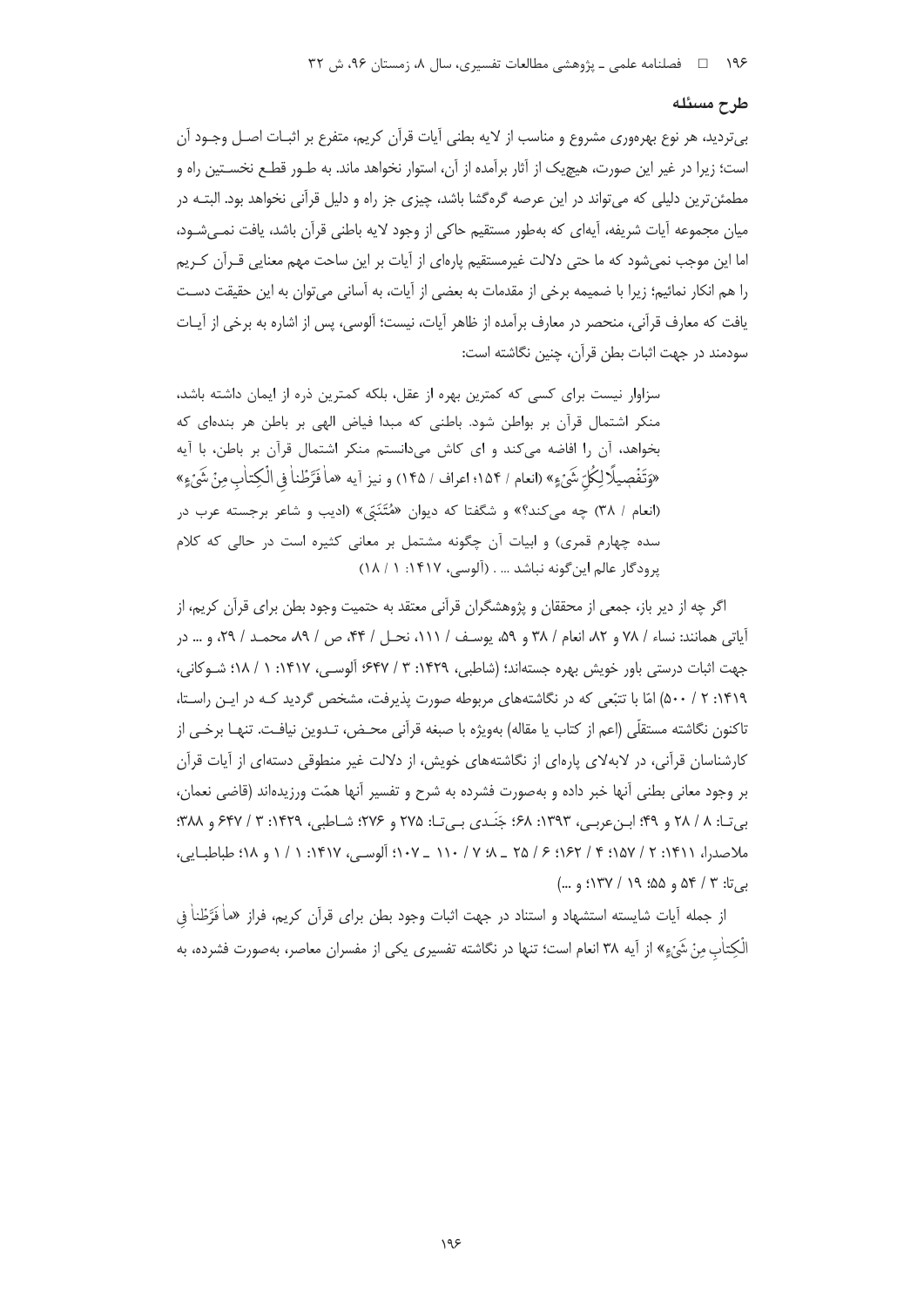# اثبات بطن قرآن در پرتو آيه «ما فَرَّطْنا في الْكِتاب مِنْ شَيْءٍ» □ ١٩٧

کیفیت دلالت این فراز بر مدّعای مذکور پرداخته شده است؛ (جوادی آملی، ۱۳۹۰: ۲۵ / ۱۷۴ \_ ۱۷۱؛ همو، ۱۳۸۱: ۱ / ۲۲۷ \_ ۲۲۶) امّا در آثار تفسیری و غیر تفسیری دیگر کارشناسان قرآنی، تنها به ذکر ادعاء دلالت فراز مورد بحث بر مدّعای مذکور، بسنده شده است؛ بدین جهت معتقدیم: انجام تلاشی مناسب در این راستا، اقدامی مهمّ و ضروری محسوب می شود.

#### مفهومشناسى

#### یک. باطن

# ١. مفهوم لغوي

اگرچه، ارباب لغت، در بیان مفهوم لغوی واژه «بطن»، از عبارتهایی چون: «خلاف ظهر و پشت» (ابنِ منظور، بي¤: ١٣ / ٥٢؛ طريحي، ١٩٨۵: ۶ / ٢١۴؛ و …)؛ «داخل و درون شيء» (ابن.منظور، بي¤: ١٣ / ٥۴)؛ هر شيء پوشیده و پنهان» (فیومی، ۱۴۱۴: ۱ / ۲۵۹)؛ «هر چیز پیچیده، و آنچه که باحواس قابل درک نباشد.» (راغب اصفهانی، ۱۴۱۶: ۱۳۰) بهره جستهاند، اما با اندکی تامل در این عبارتها، مشخص می شود که: یک. مفهوم لغوی این واژه، چیزی غیر از «رویه داخلی و پنهان هرچیز» و « نقطه مقابل آشکار» «البطن خلاف الظّهر» نيست؛ دو. اين مفهوم واحد، داراي جايگزين، نخواهد بود (ابنفارس، بي'تا: ٩٨) و سوم. ویژگی«پنهان» و «پوشیده» بودن، نقطه مشترک در گونههای کاربرد این ماده (بطن قرآن، بطن صحرا، هر امر غامض، هر چیز پوشیده از حواس ظاهر، و …) بهشمار می[ید.

#### ٢. مفهوم اصطلاحي

با دقت در تعاریف ذکر شده در جهت تبیین مفهوم اصطلاحی «بطن» (باطن) (سیوطی، بی تـا: ۴ / ۷۸، ۲۲۶ \_ ۲۲۵: امام خمینی، ۱۴۱۸: ۲ / ۳۰۱؛ و ...) می توان همه و یا غالب آنها را در دو مفهوم ذیل گنجانید:

۱. «بطن»، معنایی است که بر مبنای مفاهیم عرفی کلمات و قواعد ادبی عربی و اصول عقلایی محاوره، دلالت آيات بر آنها روشن نباشد. (آلوسي، ١۴١٧: ١ / ٨؛ اصفهاني، ١٤١٣: ١ / ١٤٢؛ عراقي، ١٣١۴: ١ / ١١٧؛ خويې، ۱۴۱۰: ۱ / ۲۱۳)

٢. «بطن»، افراد و مصادیقی است که آیات قرآن بهطور مستقیم درباره آنها نازل نشـده، ولـی رفتـار آنهـا همانند رفتار افراد مورد نزول آيات است و مفهوم آيات بر آنها منطبق است؛ در متون روايي، شاهد ثبت و نقل روایاتی هستیم که ناظر به همین معنای از بطن است. (ن.ک: صـفار، ۱۴۰۴: ۱ / ۰:۳۳ / ۷، ۱۹۶: عیاشـی، ١۴١٨: ١ / ١٨٧؛ صدوق، ١۴١٣: ٢۵٩ / ١) در اينجا يادآوري دو نكته درخور توجه است.

الف) مفهوم مورد قبول از اصطلاح «بطن» در این تحقیق عبارت است از: «مجموعـه معـانی و مصـادیق (موارد) پنهان آیات؛ که بخشی از آنها «عرفی» (قابل فهم برای عموم) و بخش دیگر آن «فراعرفی» و دور از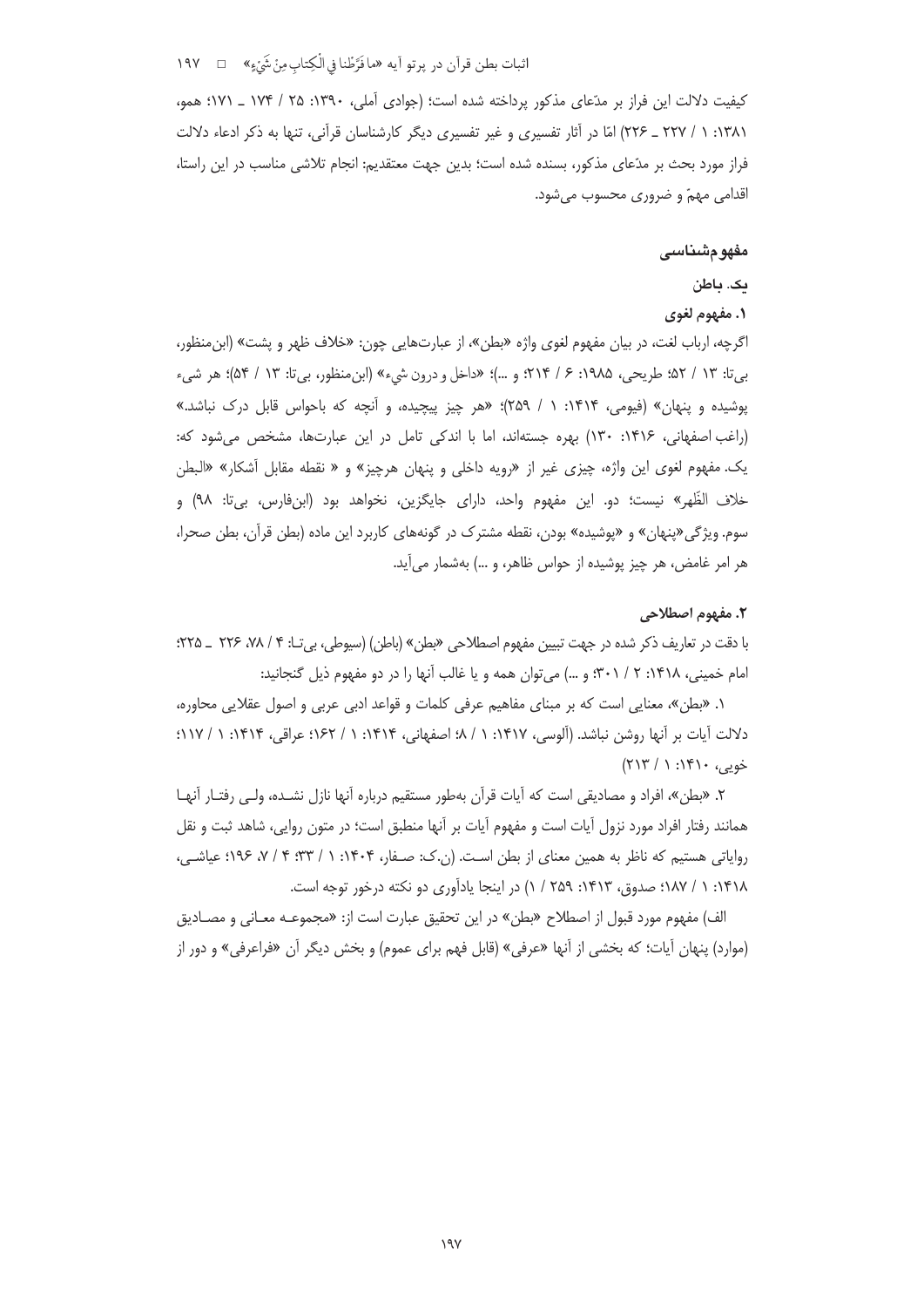دسترس عموم مردم است و كسى جز راسخان علم (پيامبر و امامان معصومﷺ) توان فهم تمام آنها را ندارند؛ گاه از این سلسله معانی و مصادیق با تعبیر «بطن معنایی» و «بطن تاویلی» (جری القرآن) نیز یاد می شـود». بعضي از دانشوران قرآني معاصر نيز، از اين تعريف ياد نمودهاند (مصباح يزدي، ١٣٨٩: ٢ / ٢۶۴ ـ ٢۶١: و …)

ب) بين اين مفهوم اصطلاحي واژه بطن، با مفهوم لغوي آن، ارتباط نزديكـي برقــرار اسـت؛ زيــرا ويژگــي «پنهان» و «پوشیدگی»، رکن مشترک بین آن دو محسوب می شود.

# دو. ظاهر

#### **۱. مفهوم لغوي**

تنها مفهوم اصلی کلمه «ظاهر»، عبارت است از: «پیدا، هویدا، آشکار»؛ در نتیجه، تمام معـانی و کـاربردهـای مختلف آن به مفهوم یادشده باز می گردد. (ابنفارس، بی تا: ۵۹۴؛ راغب اصفهانی، ۱۴۱۶: ۵۴۱ ـ ۵۴۰)

#### ٢. مفهوم اصطلاحي

با تتبّع در نگاشتههای علوم قرآنی و غیره، مشخّص می شـود کـه در بیـان مفهـوم اصـطلاحی واژه «ظـاهر» (ظهر قرآن)، همانند بیان معنای اصطلاحی کلمه «باطن» (بطن قرآن)، دیدگاههای مختلف و معـانی متعـدّد مطرح است (بابایی، ۱۳۸۶: ۲ / ۱۵ \_ ۱۱)؛ نقطه مشترک بین تمامی آنها ایـن اسـت کـه مفهـوم اصـطلاحی «ظاهر»، همچون مفهوم لغوی آن، در نقطه مقابل مفهوم اصطلاحی «باطن» قرار دارد؛ در نتیجه باید گفت: «ظاهر قرآن، عبارت است از: «أن سلسله از معاني و مصاديقي كه دلالت و انطباق آيات بر آنها آشكار است و فهم آنها بر مبنای قواعد ادبی و اصول عقلایی محاوره، برای همگان میسّر خواهد بود».

#### بررسی مفردات آیه

# مک. واژهٔ «فَرّطنا»

# ريشه و مفهوم لغوي «فَرَّطنا»

این واژه، که تنها دو بار در قرآن کریم (انعام / ۳۱ و ۳۸) بهکار رفته است، مـأخوذ از کلمـه «تفـريط» اسـت. بررسي موارد كاربرد ماده «فَرْط» (بر وزن «شَرْط») و مشتقات آن، حكايت از مختلف بودن معـاني اسـتعمالي آن دارد؛ همین امر موجب گردید تا ارباب لغت، در تعیین معنای اصلی این ماده، دچار اختلاف گردند؛ برخی از تعبير «مقدم شدن»، «پيشي گرفتن» و «جلو افتادن» (فيومي، ۱۴۱۴: ۲ / ۴۶۹)؛ بعضي ديگر از «دور ساختن چیزی از مکانش» (ابنفارس، بیتا: ٧٨٠)؛ برخی از «تقصیر و کوتاهی در حق چیـزی و ضـایع سـاختن آن»؛ (جوهری، ۱۳۷۶: ۳ / ۱۱۴۸) و عدمای نیز از «خروج از مرز معین و تجاوز از آن» (مصطفوی، ۱۳۶۸: ۹ / ۶۵) به عنوان معناى اصلى ماده «فرط» ياد نمايند.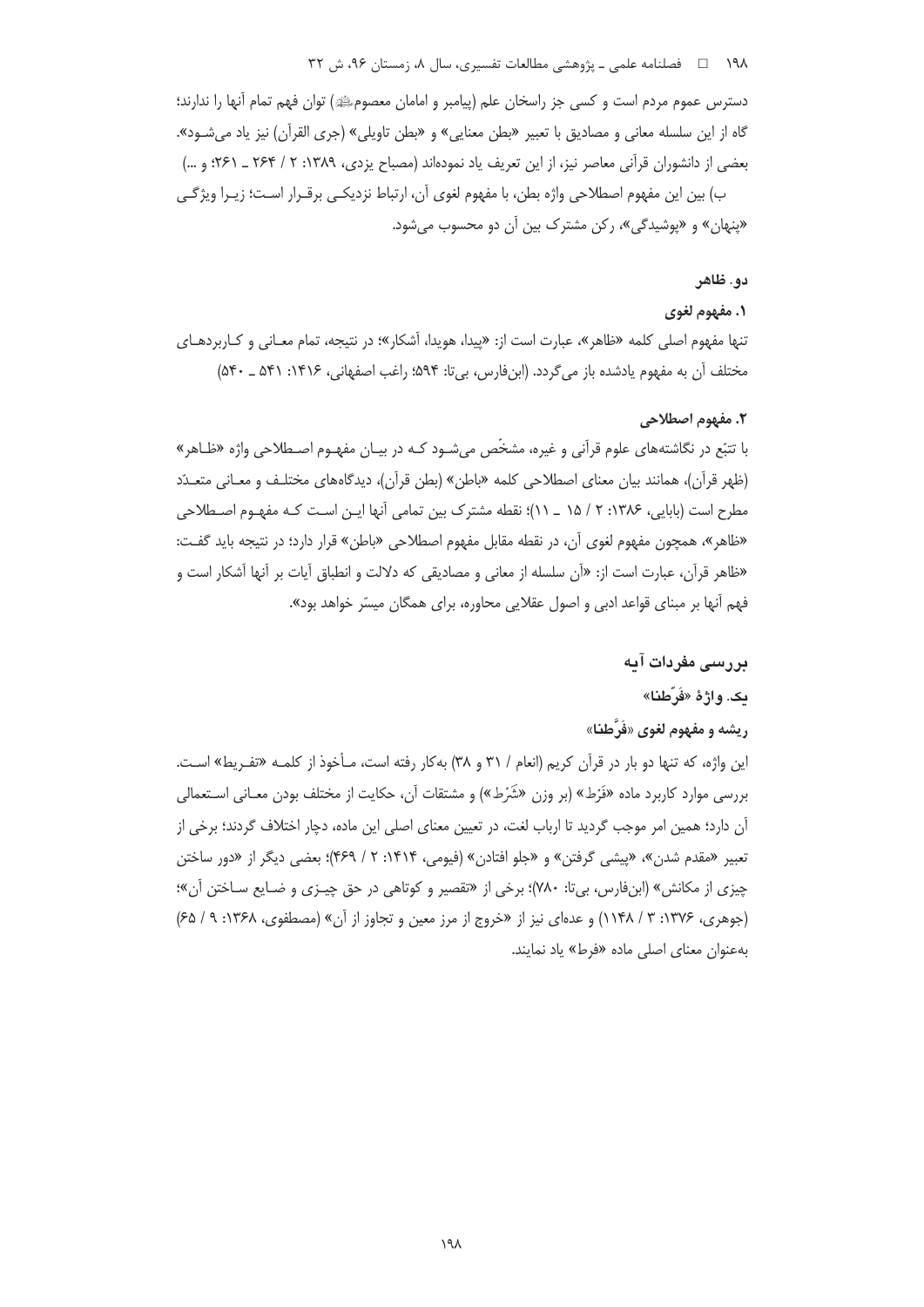### مفهوم کاربردی «فَرَّطنا»

اگر چه ارباب لغت، در تعیین معنای اصلی این ماده، دچار اختلاف شدند اما همگان بر این باورند: هنگامی که ماده «فرط»، به باب اِفعال برده شود «اَفرَطَ»، بهمعنای شتاب نمودن در کار، اسراف و تجاوز در تقدم (پیش افتادن) خواهد بود، اما آنگاه که به باب تفعیل «فَرَّطَ» در آید، بهمعنای «تقصیر»، «کوتاهی در تقدّم»، «تضييع»؛ (ابنفارس، بي تا: ٧٨٠) و متضمّن معناي «ترك» و «غفلت» (غفلت ورزيدن از انجام چيزي و ترک آن) است؛ (ابوحیان، ۱۴۱۲: ۴ / ۵۰۳، سمین، ۱۴۰۶: ۴ / ۶۱۲) بدین جهت می گوییم: مقصود از تعبیر «ماْ فَرَّطْناْ» در جمله «ماْ فَرَّطْناْ فِي الْكِتاٰبِ مِنْ شَيْءٍ»، چيزي جز «كوتاهي نكردن پروردگار از انجام كاري كه می بایست در قرآن صورت پذیرد و غفلت نورزیدن از آن» نخواهد بود؛ این است که می بینیم: مفسران فراوانی در بیان مقصود الهی از این واژه، از تعابیری چون: «ماترکنا»، «لم نغفل»، «ما اغفلنا عنه»، «ما قصرنا»، «لا ضيعنا فيه»، «لا اهملنا»، «لا يوجد شيء تجب رعايه حاله و القيام بواجب حقه ...» و مشابه آنها بهره جستهاند. (قمي، ۱۴۰۴: ۱ / ۱۹۸؛ طبري، ۱۴۲۰: ۵ / ۱۸۷، طوسي، ۱۴۰۹: ۴ / ۱۲۸؛ طبرسي، ۰۱۴۰۸ - ۳ / ۴۶۱؛ شوكاني، ۱۴۱۹: ۲ / ۱۳۰؛ طباطبايي، بيتا: ۷ / ۸۱)

نکتهٔ مهم اینکه: آنچه که تاکنون در بیان مراد از واژه «فَرَّطنا» بیان شد، بر اساس نظر کسانی است که می6ویند: فعل «فَرَّطَ» بیeاسطه، مفعول میگیرد و متعدی بنفسه است و کلمه «مِن» در تعبیر «مِنْ شَيْءٍ»، زايده خواهد بود و كلمهٔ «شَيء»، نقش «مفعول به» را ايفاء مي كند و مفيد عموم است و تقدير جمله چنين است: «ما فَرَّطنا شَيئا» یعنی از بیان هیچ چیزی در قرآن، غفلت نورزیدیم و کوتاهی نکردیم؛ در نتیجه، کلمه «فَرِّطْنا» دربر دارنده معنای «تَرَکْنا» و «أَغفَلْنا» است. (سمین، ۱۴۰۶: ۴ / ۶۱۲؛ آلوسی، ۱۴۱۷: ۵ / ۲۱۰)

در مقابل این دیدگاه، کسانی مانند «ابوالبقاء» (دانشمند معروف نحوی، متوفای ۶۰۶ ق) و موافقان وی قرار دارند که ضمن زائده دانستن «مِن» میگویند: کلمه «شَیء»، مصدر (مفعول مطلق) است و افاده عموم نمی کند و فعل «فَرَّطَ»، در جمله مورد بحث، نیز متعدی بنفسه نیست، بلکه بهواسطه حرف جر (فی)، متعدی گردیده است؛ پس نمی¤وان گفت: واژه «فرَّطنا» در فراز مورد بحث، بهمعنای «تَرکنا» و «أغفَلنا» است و تعبير «مِن شَيئ» نيز، مفيد عموم نيست. (سمين، ١۴٠۶: ۴ / ۶۱۲ ـ ۶۱۳)

البته، اين باور «أبوالبقاء» و موافقان وي، به جهات ذيل، قابل نقد است:

یکم. برخی از دانشوران لغوی؛ از استعمال ماده «فَرَّطَ» بهصورت متعدّی بنفسه، خبر دادهانـد؛ ابـن،منظـور می نویسد: ««فَرِّطْتَهُ» بهمعنای «تَرِکْتَهُ» (آن را ترک نمودم) است. (ابن منظور، بی تا: ۷ / ۳۶۸)

دوم. متعدي بودن فعل «فَرَّطَ» به حرف جرّ (في)، منافاتي با آميخته بودن مفهوم واژه «فَرَّطنا» با معناي «أَغفَلنا» و «تَرَكنا» و مشابه آنها، ندارد؛ ابن عباس مي گويد: «ما فَرَّطنا في الكتاب من شَيْ: ما تركنا شيئا إلاّ كتبناه في أُمَّ الكتاب.» (طبري، ١۴٢٠: ۵/ ١٨٧)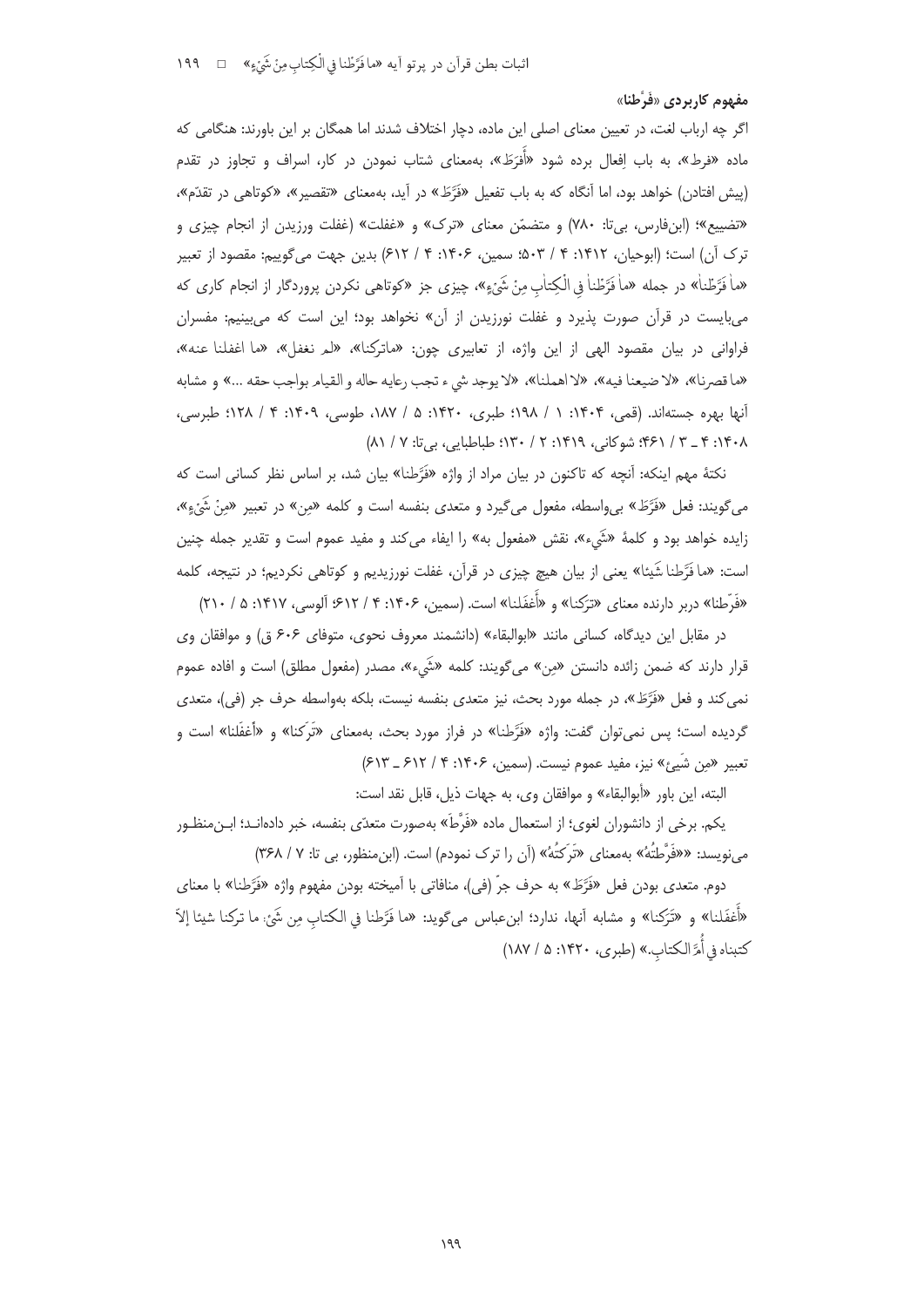۲۰۰ □ فصلنامه علمی ـ پژوهشی مطالعات تفسیری، سال ۸، زمستان ۹۶، ش ۳۲

سوم. حتی در صورت مصدر (مفعول مطلق) بودن واژه «شَيء» در جمله مورد بحث و مفعول بــه نبــودنش، باز هم در افاده عموم نمودن او، مشكلي رخ نخواهد داد؛ زيرا مصـدر منفـي، همـواره دلالـت بـر عمـوم دارد. (اقتباس از: ابوحیان، ۱۴۱۲: ۴ / ۵۰۳)

چهارم. در برخي از روايات، بهصورت روشن از دلالت جمله «ما فَرَّطْنا في الْكتاب مِنْ شَيْءٍ» بر عموم، خبر داده شده است. (کلینی، ۱۴۲۰: ۱ / ۴۸۹؛ ابن ابی الحدید، ۱۴۰۴: ۲ \_ ۱ / ۲۸۸؛ بحرانی، ۱۴۱۹: ۳ / ۲۸)

## دو. واژه «الكتاب»

### ريشه و مفهوم لغوي «كتاب»

كلمه «الكتاب»، مأخوذ از ماده «كتُب» (بر وزن «كسُب») است. از سخن برخي از دانشــمندان لغــوي چنــين برمی آید که تنها معنای اصلی و حقیقی این ماده، «جمع» است. (ابنفارس، بی تا: ۸۴۸)

راغب اصفهاني، در بيان معناي ريشه واژه «كتاب»، اين گونه آورده است: «الكتب: ضَمُّ أديم الى أديم بالخياطه» (جمع کردن دو چرم بهوسیله دوختن)؛ وی سپس به این نکته اشاره دارد که «واژه «کتب» در سخن متعارف و معمولی، بهمعنای متصل کردن بعضی از حروف به بعض دیگر بهوسیله خط (نوشتن)؛ و نیز ضمیمه کردن آنها به یکدیگر بهواسطه لفظ است». (راغب اصفهانی، ۱۴۱۶: ۶۹۹)

#### مفهوم كاربردي «الكتاب»

از درنگ مناسب در سیاق آیاتی که بستر بهکارگیری واژه «کتاب» در قرآن محسوب میشوند، مشخص میشـود که مراد الهی از آن در ۲۳۰ مورد از آیات شریفه، متنوع است (دامغانی، ۱۴۱۶: ۲ / ۱۸۳ \_ ۱۸۱) در این پژوهشـی جهت تعیین مقصود از واژه «کتاب» در آیه مورد بحث، ذکر اجمالی سه عنوان ذیل سودمند به نظر می آید:

#### ١. طرح ديدگاهها

اگر چه، برخی از دانشوران قرآنی، به جهت بدیهی بودن اراده قرآن از واژه «کتـاب» در این آیه، سخنی در این راستا بهمیان نیاوردهانـد (قمـی، ۱۴۰۴: ۱ / ۱۹۸؛ طبـری، ۱۴۲۰: ۵ / ۱۸۷) امّـا جمـع زیـادی از آنـان، ذکـر احتمالها يا ارائه نظري قطعي در اين مقام را بر سكوت تـرجيح دادهانـد؛ همـين اقـدام موجـب پديـد آمـدن دیدگاههایی متفاوت در بین مفسّران فریقین گردید، که از بین آنها، دو دیدگاه از مهمترین و نزدیکتـرین آنهـا به واقع محسوب میشود و هر یک از باورمندان بیشتری برخوردارند:

۱. جمعی از مفسّران معتقدند مقصود از واژه «کتـاب» در آیه مورد بحث، قرآن است. (ابن<code>وهـب دینـوری،</code> ۱۴۱۴: ۱ / ۲۴۴؛ طبرسی، ۱۴۰۸: ۴ \_ ۳ / ۴۶۱: رازی ۱۴۲۳: ۶ / ۲۲۶؛ و …)

٢. گروهي ديگر بر اين عقيدهاند كه مراد از آن، لوح محفوظ است. (بغـوي، ٢، ٢١١: زمخشـري، ١۴٠٧: ٢ / ٢١: رازي، ١۴٠٨: ٧ / ٢٤٨: شوكاني، ١۴١٩: ٢ / ١٣٠: شريف لاهيجي، ١٣۶٣: ١ / ٧۵۵: و ...)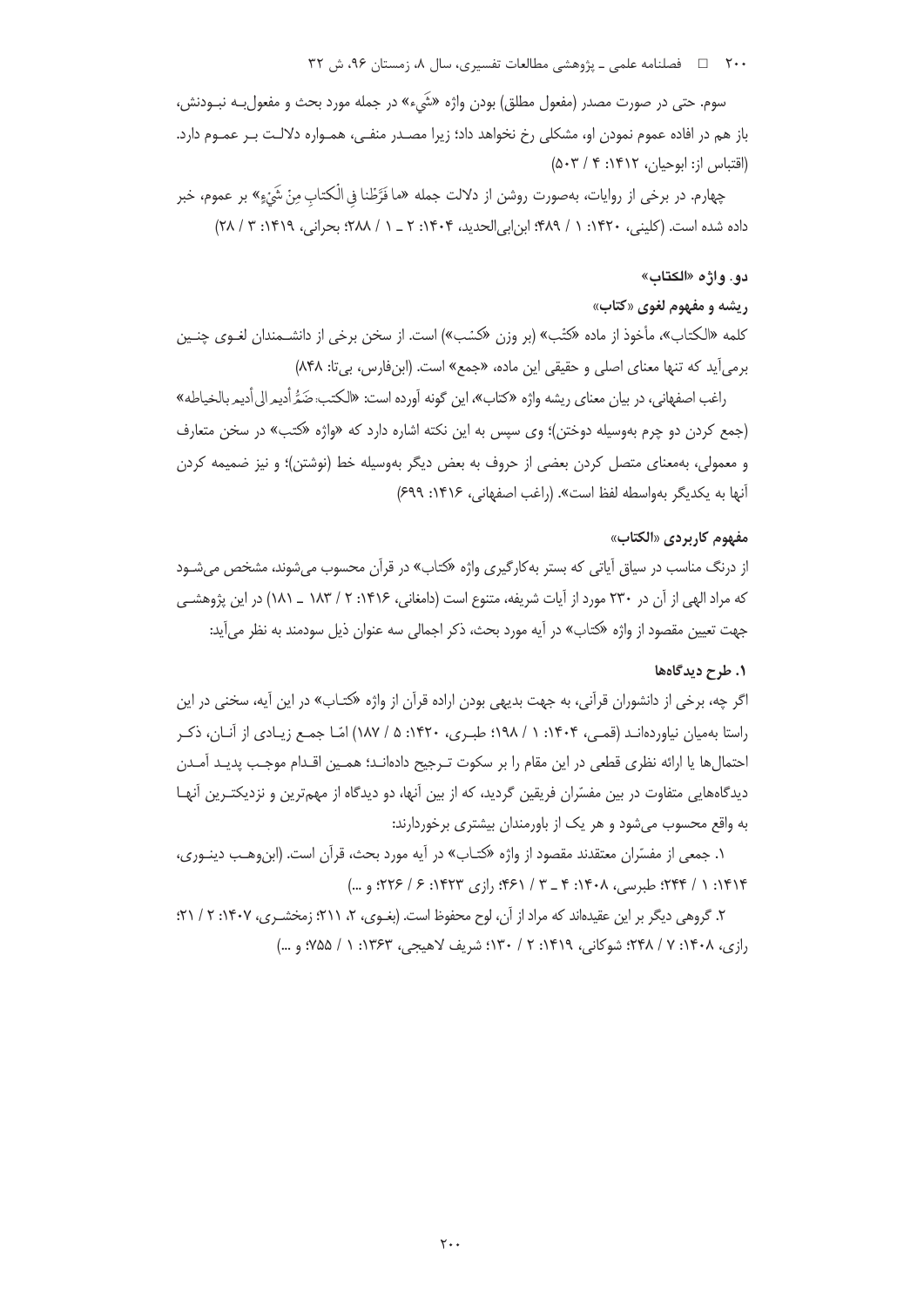# ٢. دلايل ديدگاهها دلايل ديدگاه يکم

معتقدان به دیدگاه نخست دلایل ذیل را بیان نمودهاند:

١. لحاظ قرينه داخلي؛ يعني اقتضاء سياق آيه. (ابوحيان اندلسي، ١۴١٢: ٣ / ٥٠٣)

٢. دخول الف1و<1 بر اسم مفرد (الكتاب) و انصراف آن به امر معهود در اذهان (قرآن). (رازي، ١٣٢٣: ۶ / ٢٢۶) ۳. اراده «قرآن» از واژه «کتـاب» در ديگر آيات قرآني و دلالت مضمون آيات مشابه. (طبرسـي، ۱۴۰۸: ۴ / ۴۶۱:

شوكانى، ١٣١٩: ٢ / ١٣٠؛ طباطبايي، بي تا: ٧ / ٨٢)

۴. مدلول صريح روايات حاكي از توصيف قرآن كريم به جمله «ماْ فَرَّطْناْ في الْكِتاٰب مِنْ شَيْءٍ». (كليني، ١۴٢٠: ١ / ٩٨٩؛ ابن إبي الحديد، ١٤٠۴: ٢ \_ ١ / ٢٨٨؛ حلي، ١٤١١: ١٨۶؛ فيض كاشاني، بي تا: ٢ / ١١٩ \_ ١١٨ )

## دلاىل دىدگاه دوم

كساني كه معتقدند مقصود از واژه «كتاب» در جمله «... ماٰ فَرَّطْناٰ فِي الْكِتاٰبِ مِنْ شَيْءٍ ...»، «لوح محفوظ» است نیز، از دلایل ذیل بهره جستهاند:

١. همخوان بودن اين احتمال با مفاد آيه «وَماٰمِنْ داَّبَّةٍ فِي الْاَرْضِ اِلَّا عَلَى اللَّهِ رِزْقُهاٰ وَيَعْلَمُ مُسْتَقَرَّهاْ وَمُسْتَوْدَعَهاٰكُلُّ في كِتاٰب مُبِين»؛ (هود / ۶) جمالالدين قاسمي، پس از نقل ديدگاه دوم و خبر دادن از همسنگ بودن مضمون فراز «ماٰ فَرَّطْناٰ في الْكِتاٰبِ مِنْ شَيْءٍ» با مضمون آيه مذكور، به ترجيح اين ديدگاه بر ديدگاه پيشين پرداخته و اين گونه نگاشته است: «... و هو الأظهر، لملاقاته للآيه التي ذكرنا ها ...». (قاسمي، ١٣٩٨: ۶/ ٥١٣ و ٥١٥)

۲. اراده «لوح محفوظ» از واژه «کتاب» در آیاتی نظیر: انفـال / ۶۸، پـونس / ۶۱، هـود / ۶، رعـد / ۳۹، طه / ۵۲، حج / ۷۰، مؤمنون / ۶۲، نمل / ۷۵، روم / ۵۶، احزاب / ۶، سبأ / ۳، فاطر / ۱۱، زمر / ۶۹، زخرف / ۴، جاثيه / ٢٩، ق / ۴، حديد / ٢٢، نبأ / ٢٩، و … . (ر.ک: دامغاني، ١٣١۶: ٢ / ١٨٢)

علامه طباطبایی پس از اشاره به احتمال اراده «لوح محفوظ» از واژه «کتاب» در آیه مورد بحث، چنین أورده است: «...الذي يسميه الله سبحانه في موارد من كلامه...». (طباطبايي، بيتا: ٧ / ٨١)

۳. مکی بودن سوره انعام (و پایان نیافتن نـزول احکـام در ایـن سـرزمین و ادامـه آن در مدینـه منـوره). (قاسمی، ۱۳۹۸: ۶/ ۵۲۳)

#### ۰۳ دیدگاه مورد قبول

اگر چه برخی از مفسران، از امکان درست بودن اراده «قرآن» و «لوح محفوظ» از واژه «کتاب» در آیـه مـورد بحث خبر داده و هیچ یک از دو احتمال را ترجیح ندادهاند؛ (طوسی، ۱۴۰۹: ۴ / ۱۲۹ ـ ۱۲۸؛ طبرسـی، ۱۴۰۸: ۴ – ۳ / ۴۶۱؛ ابن عطيه، ۱۴۱۳: ۲ / ۲۹۰؛ بيضاوى ۱۴۱۰: ۲ / ۱۴)؛ ابوحيان، ۱۴۱۲: ۴ / ۵۰۳. شريف لاهيجي،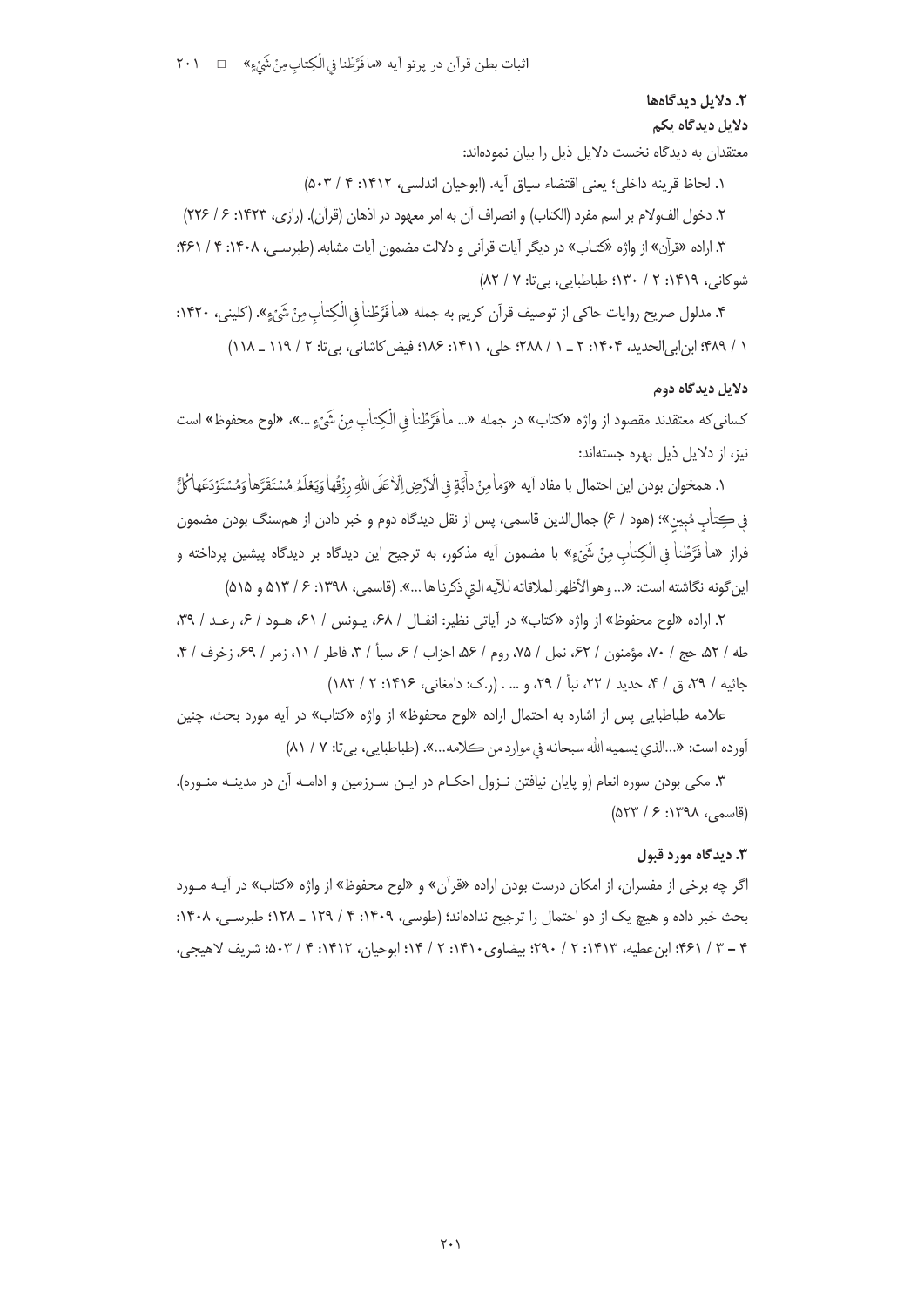## ۲۰۲ = فصلنامه علمی ـ پژوهشی مطالعات تفسیری، سال ۸، زمستان ۹۶، ش ۳۲

۱۳۶۳: ۱ / ۷۵۵؛ طباطبایی، بی تا: ۷ / ۸۱ و ۸۲) اما به نظر می رسد که احتمال و دیـدگاه نخسـت، مـی توانـد نزدیکتر به واقع و برتر از دیدگاه دوم باشد؛ زیرا دلایل و مستندهای داخلی (سیاق) و خارجی؛ یعنبی روایـات ذیل آیه (جویزی، ۱۴۲۲: ۲ / ۳۳۷ \_ ۳۳۶: بحرانی، ۱۴۱۹: ۲ / ۳۷۲: ۳ / ۲۸ و …) بیشتر و قوی تری برای آن مطرح است؛ شاید همین جهت موجب گردید تا مفسّـری هماننـد طبرسـی و برخـی دیگـر، از مقبولیـت ایـن دیدگاه، در نزد بیشتر مفسران، خبر دهند. (طبرسی، ۱۴۰۸: ۴ \_ ۳ / ۴۶۱: قاسمی، ۱۳۹۸: ۶ / ۵۲۳)

در نقد دلایل مورد ادعای معتقدان به دیدگاه دوم نیز میگوییم:

نخست اینکه با اندکی تأمل مشخص میشود که هیچیک از دو دلیل یکم و دوم آنان (ضمن آنکـه قابـل تلفيق بوده و به يک دليل بر مي گردند)، نمي تواند موجب ترجيح ديدگاه دوم بر ديـدگاه نخسـت گـردد؛ چـون اراده «لوح محفوظ» از واژه «کتاب» در آیه ۶ سوره هود و یا برخی از آیات دیگر، دلیل نمیشود که مقصود از آن در آیه ۳۸ انعام نیز همین باشد؛ زیرا در سایر آیات، قرینه سـیاق و غیـره دال بـر اراده مـذکور و مؤیـد آن است؛ اما در آیه مورد بحث، نه تنها خبری از وجود چنین قرینهای نیست؛ بلکـه قرینـه سـیاق در آن، مـانع از درستی دیدگاه دوم و مؤید دیدگاه یکم است؛ (ابوحیان، ۱۴۱۲: ۴ / ۵۰۳)

دوم اینکه طبق بررسی دانشوران در حوزه وجوه و نظائر قرآن، تعداد مـواردی کـه در قـرآن کـریم از واژه «کتاب» اراده «قرآن» شده، به مراتب بیشتر از مواردی است که از این واژه، اراده «لوح محفوظ» شـده اسـت (دامغانی، ۱۴۱۶: ۲ / ۱۸۳ \_ ۱۸۲)؛ پس هیچگاه نمی توان، کاربرد دوم را موجب تـرجیح دیـدگاه دوم دانسـت؛ بلکه بر عکس میبایست با لحاظ فزونی کاربرد اول، به برتری دیدگاه یکم باور پیدا کرد؛

سوم اینکه قراین خارجی؛ یعنی روایات ذیل آیه مورد بحث (بحرانی، ۱۴۱۹: ۲ / ۳۷۲: ۳، ۲۸؛ ۲ / ۴۱۷ و ۴ / ۲۸۲؛ حـویزی، ۱۴۲۲: ۱ / ۲۵۵؛ ۲ / ۳۳۷ \_ ۳۳۶؛ و ۳ / ۷۷) دالّ بـر اراده «قـرآن» از واژه «کتــاب» در آيه ٣٨ انعام، و نصِّ بر آن است؛ در حالي كه دلايل مورد ادعاء معتقدان به ديـدگاه مقابـل، ظهـور در تـرجيح باورشان دارد؛ بیتردید در صورت بروز تعارض بین نص و ظاهر، تقدیم نـص امـری اجتنـابIناپـذیر و حتمـی خواهد بود. (مظفَّر، ١٤٢٥: ٤ \_ ٣ / ٢٣٥)

در ضمن، اتفاقی بودن نزول تمام (و یا اکثر نزدیک به اتفاق) آیات سوره انعام در مکه (طبرسی، ۱۴۰۸: ۴/ ۴۲۱؛ بحرانی، ۱۴۱۹: ۳ / ۶ ـ ۵؛ ابنِ عاشور، ۱۴۲۰: ۶ / ۵؛ طباطبایی، بی¤: ۷ / ۵؛ و …) نیز، دلیل نمی شود که مقصود از واژه «کتاب» در آیه ۳۸ انعام، «لوح محفوظ» باشد؛ زیرا توصیف قرآن از سوی پروردگار کریم در مکه به «ماٰ فَرَّطْناٰ فِی الْکِتاٰب مِنْ شَیْءٍ»، حاکی از آن است که وجود حقیقی قرآن (که در لوح محفوظ قرار دارد و بهتدریج در حال نازل شدن بر قلب پیامبر اکرمﷺ است)، برخوردار از چنین ویژگی است؛ بي ترديد درستي اين گونه توصيف نمودن از قرآن، متفرع بر نزول تمام آيات شريفه آن نيست؛ (دَروَرزَه، ١٣٨٣: ۵ / ۱۶۶) بر این اساس می گوییم: مکی بودن سوره انعام و تداوم نزول دیگر آیات و سور قرآنی در مکه و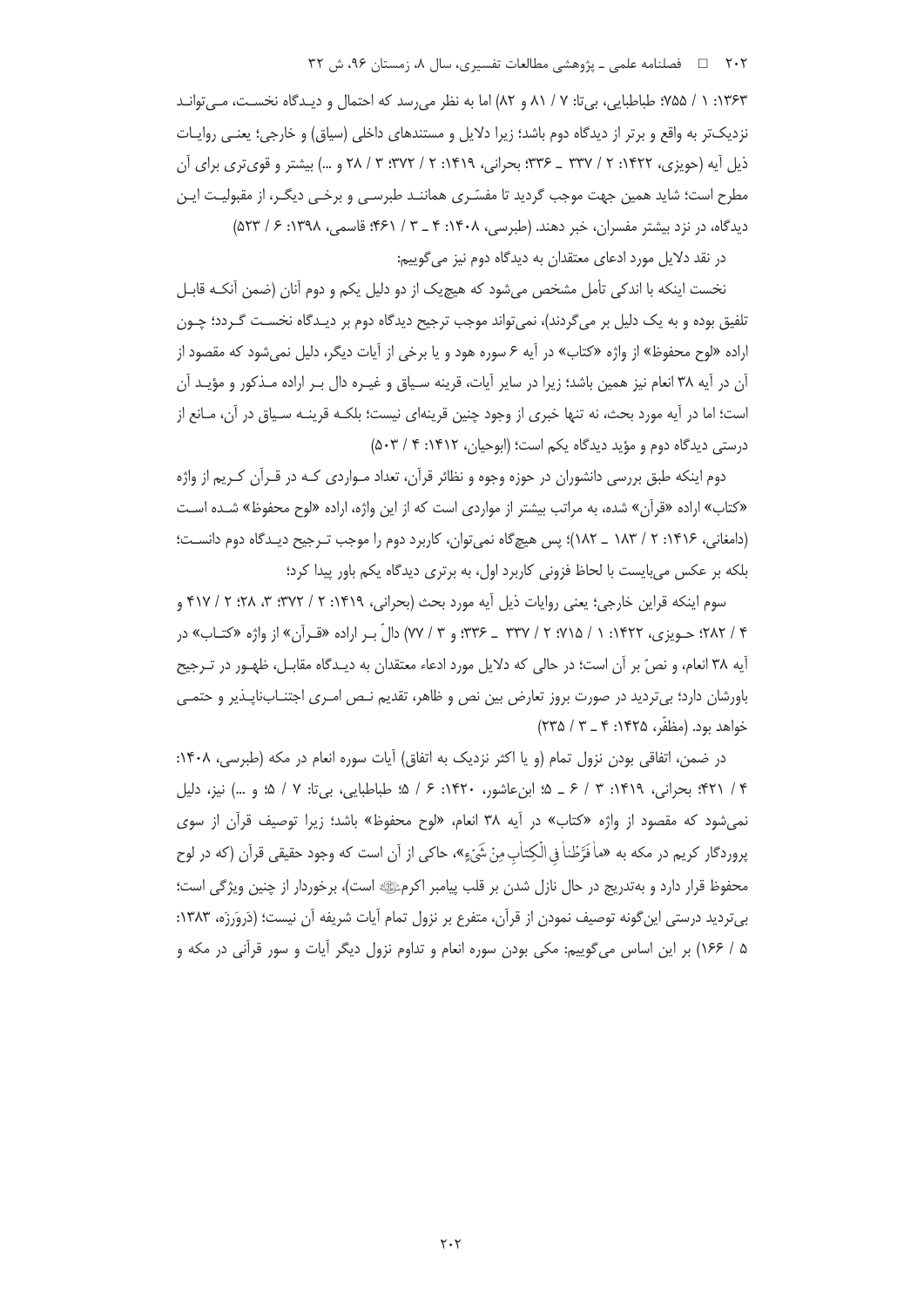اثبات بطن قرآن در پرتو آيه «ما فَرَّطْنا في الْكِتاب مِنْ شَيْءٍ» □ ٢٠٣

مدینه، مانع از اراده «قرآن» از واژه «کتاب» در جمله مذکور نمی شود؛ این است که می بینیم اگر فردی در مقام توصيف از كتابي كه در حال تدوين آن است يا حتى طرح اوليه آن را در دست تهيه دارد، بگويد: «نگاشته من، دارای چنین خصوصیت است»، کسی بر او خورده نمی گیرد؛ زیرا وی، فارغ از هر قید زمانی و مکانی و غیره، در حال بیان ویژگی های اثر خویش است.

# سه. واژه «مِنْ شَيْءِ»

يک. «زايده» يا «تبعيضيه» بودن لفظ «منْ»

در پاسخ از این پرسش که: کلمه «مِنٌ» در تعبیر ترکیبی «مِنْ شَیْءٍ»، تبعیضیه است یا زایده؟ دو دیدگاه متفاوت در بین مفسّران وجود دارد؛ فخر رازی، به «تبعیضیه» بودن آن قائل است و آن را دالٌ بر نهایت مبالغه دانسته است؛ (رازی، ۱۴۲۳: ۶ / ۲۲۸) امّا در مقابل، جمع زیادی از دانشوران قرآنی، از «زایده» بودن آن خبر داده و به نقد دیدگاه مقابل روی آوردهاند .(طبرسی، ۱۴۰۸: ۴ \_ ۳ / ۴۶۰: سمین، ۱۴۰۶: ۴ / ۶۱۲)

نكته شايان ذكر اينكه: بر اساس ديدگاه دوم، جمله «ماْ فَرَّطْناْ في الْكِتاٰبِ مِنْ شَيْءٍ» دالّ بر عموم خواهد بود؛ اين است كه مىبينيم: مفسرى مانند: طبرسي، بهصراحت اعلام داشته است: «مِن، زائده ايضا وتفيد التّعميم»؛ (طبرسی، ۱۴۰۸: ۴ \_ ۳ / ۴۶۰) ابوحیان اندلسی نیز، ضمن ترجیح دادن قول «زایده» دانستن «من» و مردود و بعيد شمردن «تبعيضيه» بودن آن، از مفاد تعميمي جمله «ماْ فَرَّطْناْ فِي الْكِتابِ مِنْ شَيْءٍ» خبر داده است.  $(0.5 \times 1 \times 1)$  (المحيان)

> دو. مفهوم واژه «شَيء» شرتونی مینویسد:

این واژه، به چیزی اطلاق می شود که تعلّق علم به آن و خبر دادن از او صحیح باشد. (شرتونی، ۱۴۰۳: ۶۲۴ / ۶۲۴)

طبرسی، پس از اشاره به وجود اختلاف در مورد عام یا خاص بودن کاربرد کلمه «شیء» میiویسد:

دیدگاه نخست، که دیدگاه متکلّمان است صحیح میباشد؛ در نتیجه، این واژه، هم بر موجود اطلاق می شود و هم بر معدوم. (طبرسی، ۱۴۰۸: ۲ ـ ۱/ ۱۵۱)

با توجه به ترجیح داشتن کاربرد عام کلمه «شیء» و صحیح بودن اطلاق آن بر امر معدوم (زیرا خدا قــادر است قبل از ايجاد «شيء»، آن را به وجود آورد)؛ مي گوييم: مفهوم آن در آيه مورد بحث، امرى فراگير است و شامل همه چیزها (اعم از موجود و معدوم، مادی و معنوی، دنیوی و اخروی) خواهد شد.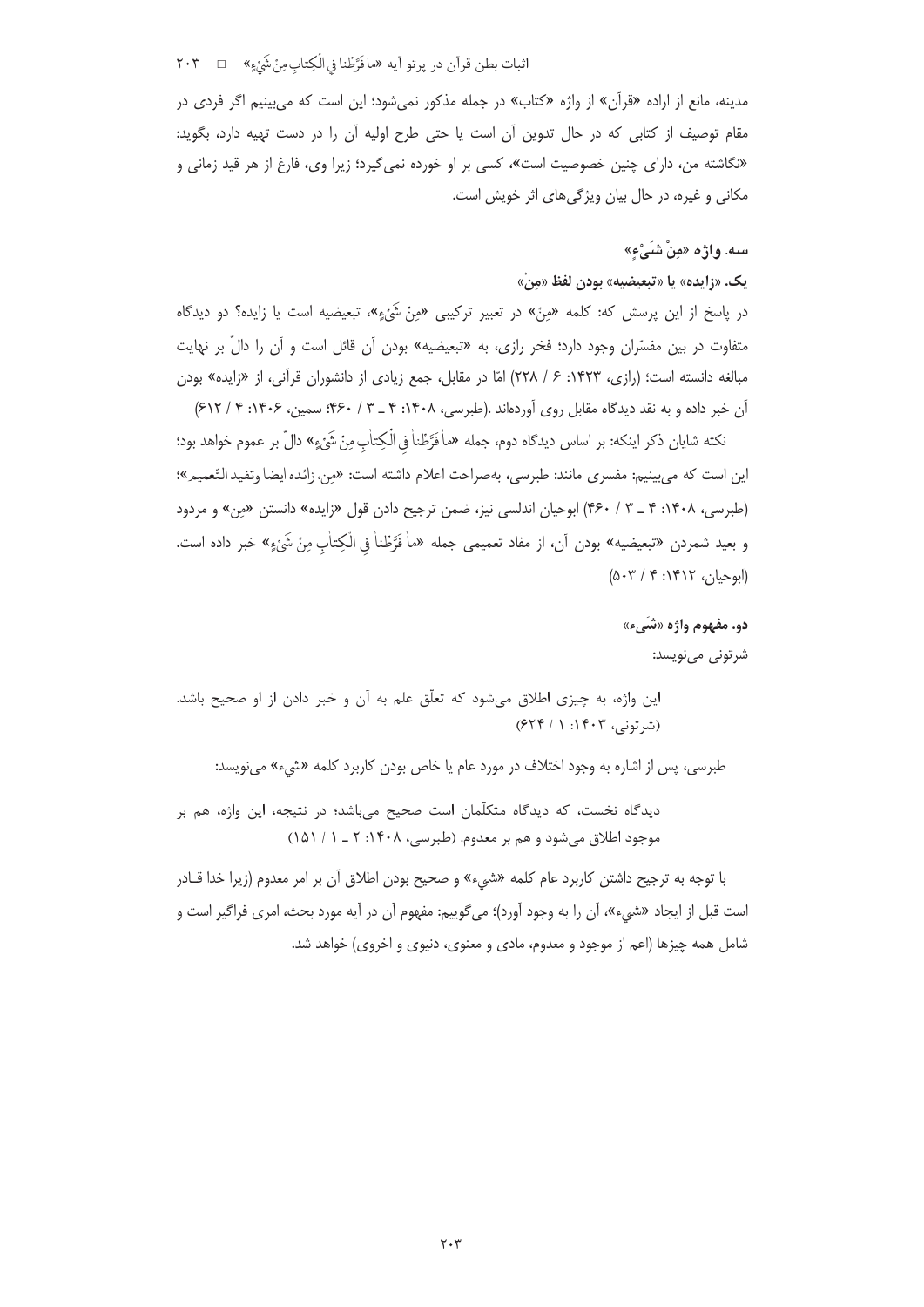تبیین مدلول آیه و تشریح کیفیت استدلال به آن پس از توضیح مفهوم سه واژه کلیدی در فراز «ماٰ فَرَّطْناٰ فِی الْکِتاٰبِ مِنْ شَیْءٍ» و آگاه شدن از نظرهای مفسران پیرامون هر یک از آنها و مشخص نمودن نظریه مقبول، ضمن طرد و پرسش و پاسخ از آن دو، به تبیین مدلول و مفاد این جمله می پردازیم:

# پرسش بکم

أيا جمله «ماْ فَرَّطْناْ في الْكِتاٰبِ مِنْ شَيْءٍ»، مفيد عموم است؟

از گفتار مفسّران چنین برمیآید که: اگر مراد از «الکتاب» در آیـه مـورد بحـث، «لـوح محفـوظ» باشـد، مشکلی در مفاد تعمیمی این جمله پیش نمیآید امّا در صـورتی کـه مقصـود از آن، «قـرآن» باشـد در پاسـخ پرسش مذکور، شاهد دو دیدگاه متفاوت هستیم: (سمین، ۱۴۰۶: ۴ / ۶۱۲)

۱. باور برخی از مفسّران و دانشوران قرآنی این است: «حتّی اگر مقصود از «کتاب» در جمله «ماْ فَرَّطْناْ في الْكِتاٰب منْ شَيْءٍ»، «قرآن» هم بوده باشد، مشكلي در مفاد عام جمله يادشده پيش نخواهد آمد؛ زيرا تمام اشياء عالم، در قرآن گنجانده شده است؛ گاه در قالب بیانات صریح و گاه بهصورت اشاره. (فیروزآبادی، بی تا: ۱۳۳؛ طبري، ١٣٢٠: ٧ / ۶۳۴؛ ابن عربي، ١٣٩٢: ٢ / ٧٢ و ٧٨؛ زركشي، ١٤٠٨: ٢ / ١٧٢ ــ ١٧٠؛ سيوطي، بي تا: ۴ / ٣٣٩ \_ ٢٨: ابوحجر، ١٣٢١: ١٤٣ \_ ١٤١: جوادي آملي، ١٣٨١: ١ / ٢٢۶ \_ ٢٢۵: همو، ١٣٩٠: ٢۵ / ١٧۴ \_ ١٧١)

آيتالله جوادي آملي، بهصراحت اعلام مي نمايد:

اسلام، جامع همه احکام فردی و اجتماعی است و هیچ چیزی از نیازهای انسان را فروگذار نکرده است. چیزی نیست که نیازمندی فرد یا جامعه باشد و دین در رفع آن نکوشیده باشد: «وَنَزَّلْنَا عَلَيكِ الْكِتَابَ تِبْيانًا لِّكلّ شَيء؛ و ما نارل كرديم بر تو كتاب ,ا كه بيان كننده همه چيز است؛ «مَّافَرَّطْنَا في الْكتَابِ مِن شَيء؛ ما در قرآن هيچ چيزي را فروگذار نكرديم …».

> ایشان، برای تثبیت درستی گفتار خود، به ذکر دو مؤید ذیل پرداخته است: الف) امام رضاءللهِ در مقام تبيين مفاد آيه مورد بحث فرمود:

همانا خدای سبحان، پیامبر ما را قبض روح نکرد، مگر بعد از آنکه دین را برای او کامل کرد و قرآن را كه در آن بيان هر چيزي است نازل فرمود و در آن حلال و حرام و حدود و احكام و همه نیازهای بشر را کاملا شرح داد و فرمود: ما در قرآن چیزی را فروگذار نکردیم. (بحرانی، ۱۴۱۹: ۴۱۷/۲)

ب) علامه طباطبايي در تفسير آيه مزبور مي نويسد: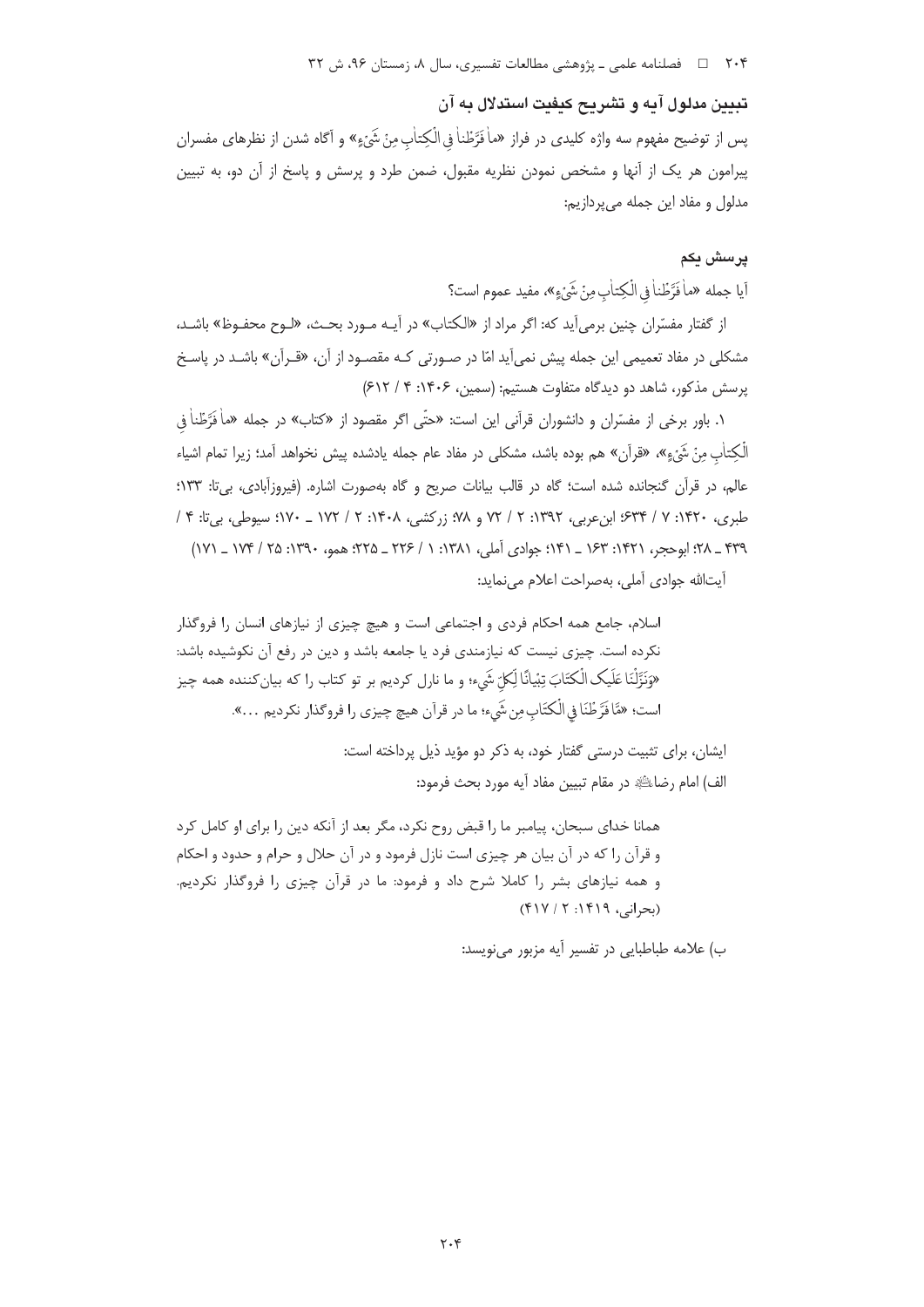اثبات بطن قرآن در پرتو آيه «مافَرَّطْنا في الْكِتاب مِنْ شَيْءٍ» □ △ ٢٠ ... چیزی نیست که رعایت حال آن واجب و قیام به حق آن و بیان آن لازم باشد، مگر اینکه ما آن را در این کتاب رعایت کرده و در امر آن کوتاهی نکردیم، پس کتاب تام و تمام است.

مؤلِّف تفسير تسنيم، سر انجام چنين نتيجه گرفت:

کمال و جاودانگی اسلام، اقتضا دارد که تمام نیازهای انسان را پاسخ گوید … تعالیم و احکام اسلام، محدود به چند حکم فقهی و اخلاقی نیست و در تامین نیازهای انسـان، به حکمی خـارج از خـود نيـاز نـدارد و تبيـان بـودن قـرآن بـه همـين معناسـت... . (ر.ک: جوادی آملی، ۱۳۹: ۱۱۲ ـ ۱۰۶)

۲. جمع دیگری از مفسران و قرآن شناسان، بر این عقیدهانید: در صبورت اراده قبرآن از واژه «کتباب» در جمله مورد بحث؛ مفاد عام آن محدود به امور دینی و هر آنچه که در راستای تکلیف مکلّفان و در جهت هــدایت دینی آنـان باشـد، مـی گـردد. (طوسـی، ۱۴۰۹: ۴ / ۱۲۹ \_ ۱۲۸: طبرسـی، ۱۴۰۸: ۴ – ۳ / ۴۶۱ و ۶ \_ ۵/ ۵۸۶: رازي، ١٤٢٣: ۶ / ٢٢۶؛ بيضاوي، ١٤١٠: ٢ / ١٤: ابوحيان، ١٤١٢: ٤ / ٥٠٣. طباطبايي، بي تـ١: ٧ / ٨١. و ٨٢: رشید رضا، بی تا: ۷ / ۳۹۵)

نکته لازم به ذکر اینکه: تنها دلیلی که امکان طرح آن از سوی باورمندان دیدگاه دوم وجـود دارد، عبـارت خواهد بود از:

١. استناد به قرينه مقاميه (مقام سخن) و وصف هدايتي قرآن. (طباطبايي، بي تا: ٧ / ٨١ و ٨٢)

۲. استناد به پارهای از روایات دال بر اینکه «تفصیل و جزئیات تمام احکـام دیـن در قـرآن نیامـده اسـت (کلینی، ۱۴۲۰: ۱۰ \_ ۷) و بیان اینکه: بسیاری از آنها به عهده پیامبر اسلامﷺ نهاده شده است (مصـباح پـزدی،  $(191 - 190 / 7.1194)$ 

#### بررسی

با تأمل در مضمون این دو دلیل و کیفیت استدلال به آنها، مشخص میشود که هیچیک از آن دو، شایسته استناد براي چشمپوشي از مفاد عام جمله «مَّا فَرَّ طْنَا في الْكتَاب مِن شَيء» نخواهد بود و هر دوي آنها، قابل خدشه و نقد مے باشند.

در نقد دلیل نخست می گوییم: بی تردید، قرینه مقامیه (مقام سخن)، از جمله قراینی است کـه در محـاورات عرفي، در دلالت الفاظ تاثيرگذار ميباشد و موجب تصرّف در ظهور كلام متكلّم و سبب تخصيص و تقييـد مفـاد عام و اطلاقی آن خواهد شد و معنای سـخن را تعیـین مـی کنـد (بابـایی، ۱۳۸۶: ۱۸۰ ـ ۱۷۹) بـههمـین دلیـل، مفسران نیز در مواردی برای تفسیر آیات کریمه از «مقام سخن» کمک گرفته و به آن استناد کردهانـد؛ (آلوسـی، ۱۴۱۷: ۱۶ / ۴: طباطبایی، بیiتا: ۲۰ / ۲۳۲) اما قطعاً، بهرهوری از این قرینه، همانند بهره بـردن از سـایر قـراین،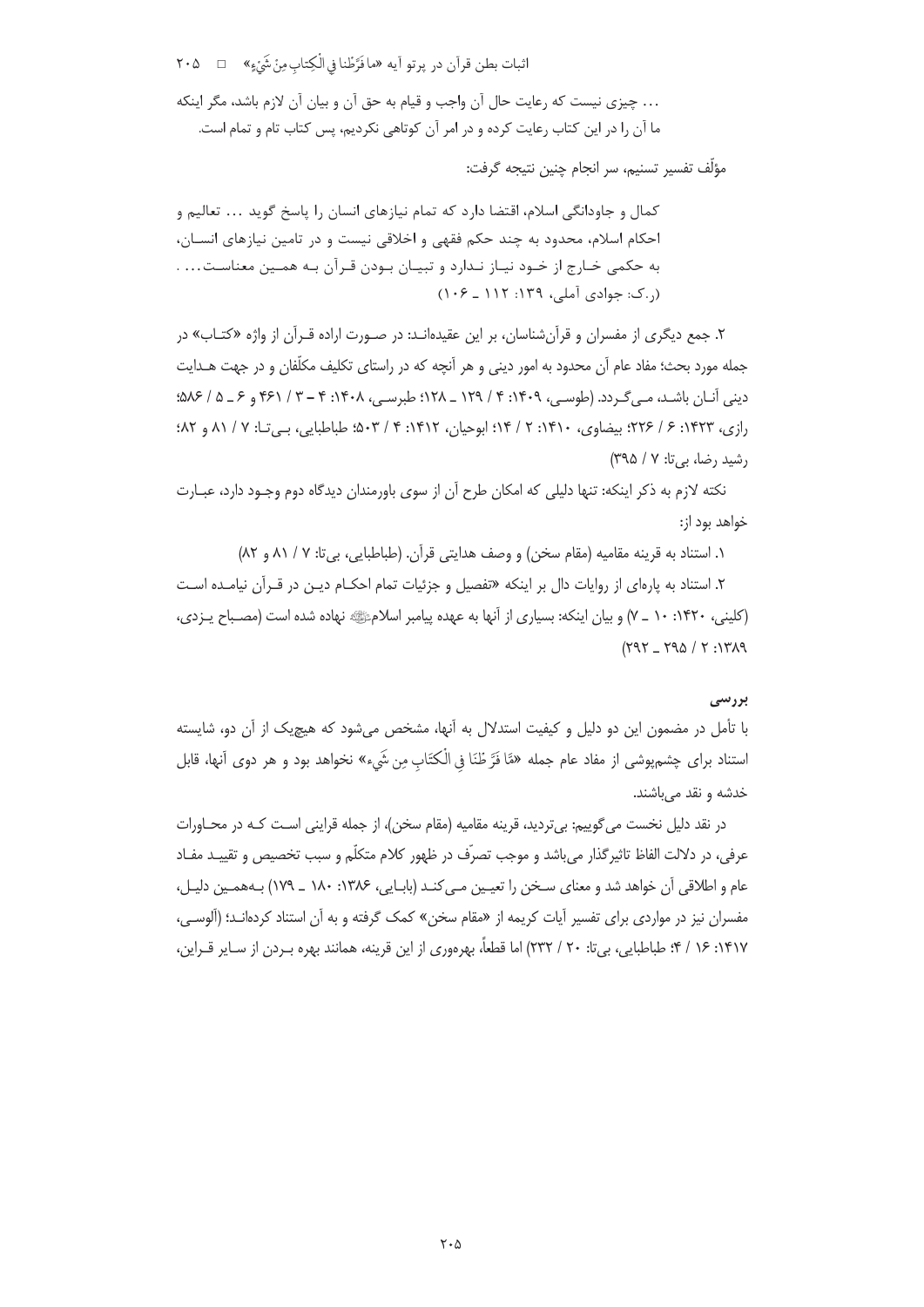## ۲۰۶ = □ فصلنامه علمی ـ یژوهشی مطالعات تفسیری، سال ۸، زمستان ۹۶، ش ۳۲

مشروط به این است که قرینه قویتری که موید ظهور کلام و همخوان با آن است، در بین نباشد وگرنـه، قرینـه یادشده نمی تواند تعیین کننده معنای کلام و مانع از ظهور آن باشد؛ بدین جهت مـی *گـ*وییم: تمســک بــه «قرینـه مقامية»؛ (ألوسه، ١٣١٧، ٨ / ٣١٧؛ ابن عاشيو، ١٣٢٠: ١٣ / ٢٠۴ \_ ٢٠٣؛ طباطيابي، بيرتيا: ١٢ / ٣٢٥ \_ ٣٢۴: مصباح یزدی، ۱۳۸۹: ۲ / ۲، ۲۹۳ \_ ۲۹۰ و ۳۰۲) برای تصرف در ظهور و مفاد عام جمله «مَّا فَـرَّ طُنَـا في الْكتَـابِ من شَيَء» و جمله هم سنگ با آن (آيه ٨٩ نحل) سخني قابل خدشه است؛ زيرا در ميان روايات صـادره در جهـت تفسير ابن گونه حملات، شاهد رواياتي با سندي معتبر (بلكه صحيح) هستيم؛ كه مويد ظهور تعميمي آنهيا ب1ود و مانع از هرگونه تقیید در آنها میگردند. (مجلسی، ۱۳۴۳: ۱ / ۲۰۴، ۲۰۹، ۳ / ۱۵۷، ۱۲ / ۴۷۹ \_ ۴۸۰ و ...)

بنابراین نتیجه میشود که:

١. روايات مؤيد ظهور تعميمي آيه مورد بحث و آيات همسنگ با آن، هم بـهلحـاظ اعتبـار سـندي و هــم بهجهت محتوايي، قرينه قوىترى محسوب مىشوند و برقرينه مقاميه ترجيح داشته و مانع از اِعمـال هرگونــه تقیید در مفاد تعمیمی جمله مورد بحث و مشابه آن، می شوند.

٢. با تثبيت مفاد عام جمله «مَّا فَرَّ طْنَا فِي الْكتَابِ مِن شَيٍّء» (و نيز أيه ٨٩ نحل و ديگر أيـات همخـوان بـا مضمون آن) و مصون دانستن آن از هرگونه تقیید (حتی تقیید به امور دینی و هدایت انسان به سعادت دنیوی و اخـروي)، مـي تـوان هماننـد: ابـن مسـعود، ابـن عبّـاس (در يكـي از دو قـولش)، ابوحامـد محمـد غزالـي، بدرالدین زرکشی، جلال الدین سیوطی و جمع دیگری از مفسـران و دانشـوران قرآنـی، از آن در جهـت اثبـات «جامعیت قرآن» (آن هم از نوع حداکثری|ش)، بهره جسته و از آن بهعنوان دلیل قطعی قرآنی در این راسـتا پـاد نمود. (طبيري، ١۴٢٠: ٧ / ۶۳۴؛ غزَّالبي، بي تـا: ١ / ٢٩٤، ٣ / ١٣۵؛ زركشبي، ١۴٠٨: ١ / ٢٨ و ٣٥٤؛ ٢ / ١٧٠؛ سیوطی بی تا: ۴ / ۳۱ \_ ۲۸، ۴۰ \_ ۳۸ و ۶۵)

در نقد دلیل دوم نیز میگوییم: اگرچه، روایت مورد استناد باورمندان به تقیید در مفاد عام جمله «مَّا فَرَّطْنَا في الْكتَاب مِن شَيء»، صحيح السّند است؛ (مجلسي، ١٣۴٣: ٣ / ١٣) ولي مضمون آن، معارض با مضمون حمعي از روایات معتبر (بلکه صحیح السند) که به روشنی دالّ بر وجود همه دانش ها (اعم از هدایتی و غیره) در قرآن می باشند، خواهد بود؛ (مجلسی، ۱۳۴۳: ۱ / ۲۰۴ و ۲۰۴، ۳ / ۱۵۷، ۱۲ / ۴۷۹، ۲۵ / ۵) بی تردید، قدم اوّل برای حل این تعارض ظاهری، روی آوردن به راهکار «جمع عرفی» خواهد بود و آن اینکه: روایات دسته دوم، صريح و نص بر فراگير بودن وصف قرآني «مَّا فَرَّ طُنَا في الْكتَاب مِن شَيء» نسبت به همه امور (اعم از امور هدایتی و غیره) می باشند، در حالی که روایات مقابل آنها، ظهور در این دارد که تمام جزئیات و تفصیل احکام در قرآن نيامده است؛ طبق گفته ارباب فنّ، در صورت وقوع تعارض بين نصّ و ظاهر، نصّ مقدم خواهد شد (مظفَّر، ۱۴۲۵: ۴ \_ ۳) در نتيجه، مراد از روايات دسته اول، بيان نشدن تمام علوم و همه امور در ظاهر قرآن است؛ در نتیجه از طریق این جمع عرفی، تعارض موهوم بین این دو دسته از روایات رفع خواهد شد.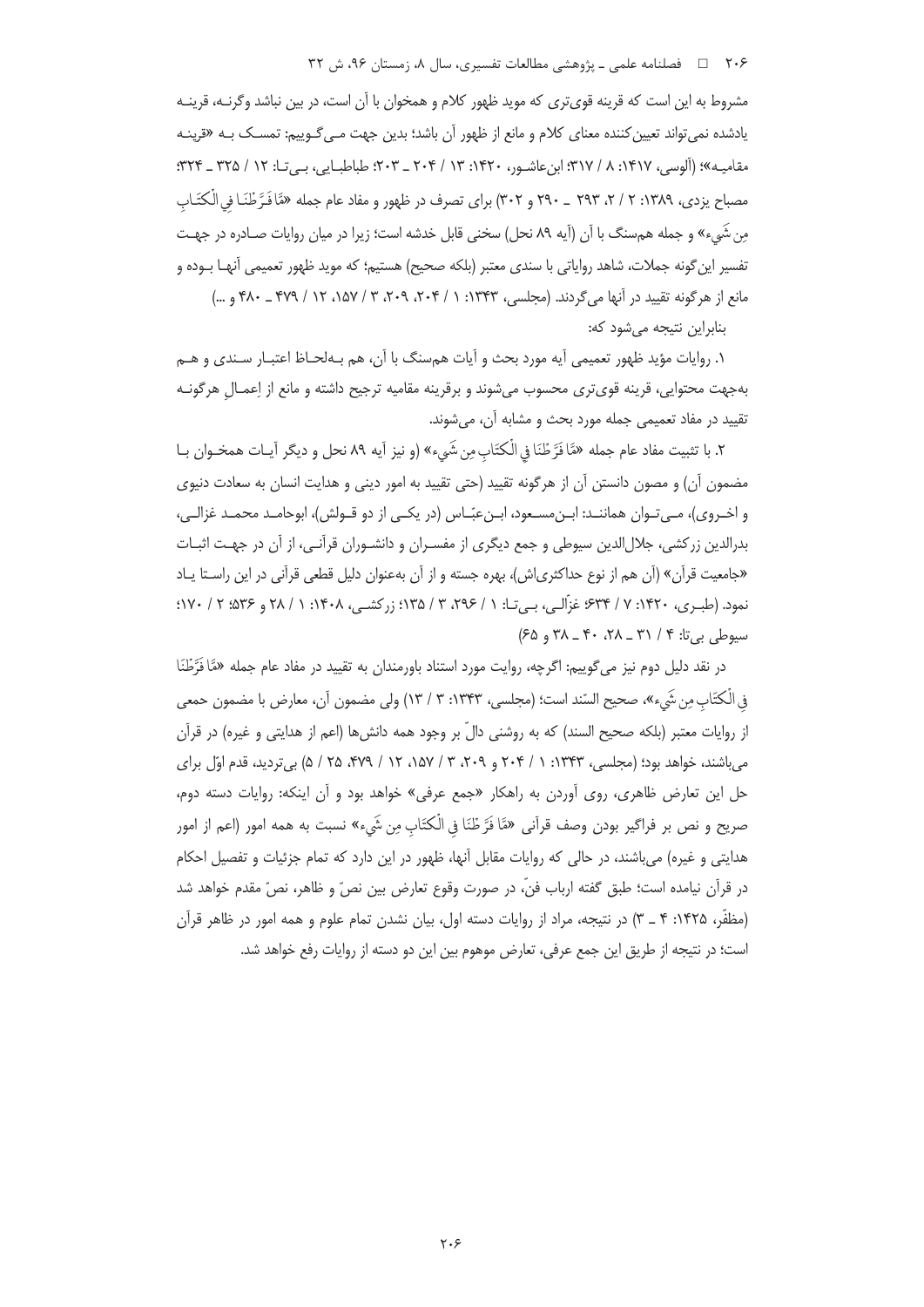اثبات بطن قرآن در پرتو آيه «مافَرَّطْنا في الْكِتاب مِنْ شَيْءٍ» □ ٢٠٧

در گام دوَم نیز میگوییم: حتی در صورت انکار نص بودن روایات دسته دوم، بازهم تردید در ترجیح آنها بر روايات دسته اول شايسته نخواهد بود؛ زيرا اظهر بودن دلالت آنها حقيقتي غير قابل انكار است؛ در چنين صورتی شاهد بروز تعارض بین «ظاهر» و «أظهر» خواهیم بود و «اظهر» نیز بر «ظاهر» ترجیح دارد. (مظفّر، ۱۴۲۵، ۴ \_ ۳ / ۲۳۵)

در گام سوم میگوییم: حتی اگر مضمون روایات دسته دوم را «أظهر» از مدلول روایات دسته نخست ندانیم، باز هم نمیبایست در تقدیم و ترجیح آنها تردید نمود؛ زیرا مفاد آنها کاملا با مفاد تعمیمی جمله «مَّا فَرَّطْنَا فِي الْكْتَابِ مِن شَيءِ» (انعام / ٣٨) موافقت و سازگاري دارد؛ در روايات فراواني آمده است: در صورت وقوع تعارض بین دو روایت صحیح و معتبر؛ روایتی که مفادش همخوان با مفاد آیات قرآنی باشد، بر روایت دیگر ترجیح دارد و بر آن مقدم می شود. (مجلسی، بی تا: ۲ / ۲۲۱، ۲۳۵، ۲۴۵؛ و ...)

## پرسش دوم

آيا ميتوان از جمله «مَّا فَرَّ طْنَا في الْكتَاب مِن شَيء»، در جهت اثبات صاحب بطن بودن آيات شريفه قرآني بهره جست؟ چگونه؟

یاسخ: از تتبّع در متون تفسیری و نگاشتههای علوم قرآنی، مشخّص مـی شـود کـه جمعـی از مفسـران و کارشناسان علوم قرآنی، دلالت جمله مذکور بر وجـود بطـون بـرای قـرآن را، امـری قطعـی و انکارنایـذیر دانستهاند (آلوسی، ۱۴۱۷: ۱ / ۱۸؛ ۵؛ ۲ / ۲۱۰ \_ ۲۰۹: جوادی، ۱۳۹۰: ۲۵ / ۱۷۴ \_ ۱۷۱؛ آلوسی به صـراحت اعلام داشته است:

... من نميدانم منكران (بطون قرآن)، با آيات: «... وَتَفْصِيلًا لِكُلّ شَيْءٍ ...» (انعام / ١۵۴) و «...مَّا فَرَّ طُنَا فِي الْكتَابِ مِن شَيء...» (انعام / ٣٨) چه مي كنند … . (آلوسي، ١٤١٧: ١ / ١٨)

ما معتقديم: اگرچه آيه مورد بحث، به دلالت مطابقي و حتى به دلالت التزامي، بر وجود بطون قرآن كريم دلالت ندارد، اما با ضمیمه برخی مقدمات، بهخوبی می¤وان از آن فهمید که معانی و معارف قرآن منحصر بـه احکام و معارفی که از ظاهر آیات کریمه فهمیده می شود، نیست؛ بلکه وراء لایه ظاهری آیات، لایـه دیگـری وجود دارد که در متون روایی، از آن به «بطن قرآن» یاد شده است.

به هر حال، ما بر اين باوريم: استدلال به أيه «مَّا فَرَّطْنَا في الْكتَابِ مِن شَيءٍ» (انعام / ٣٨) در جهت اثبات بطون برای آیات شریفه قرآنی، متفرع بر لحاظ سه مقدمه طولی ذیل است، در غیر این صورت استدلال به آن در این راستا ناتمام خواهد بود:

الف) ظهور فراز مذکور در عموم و دلالت بر اینکه همه چیـز (از جملـه، همـه معـارف و احکـام دیـن) در قرآن کریم آمده است.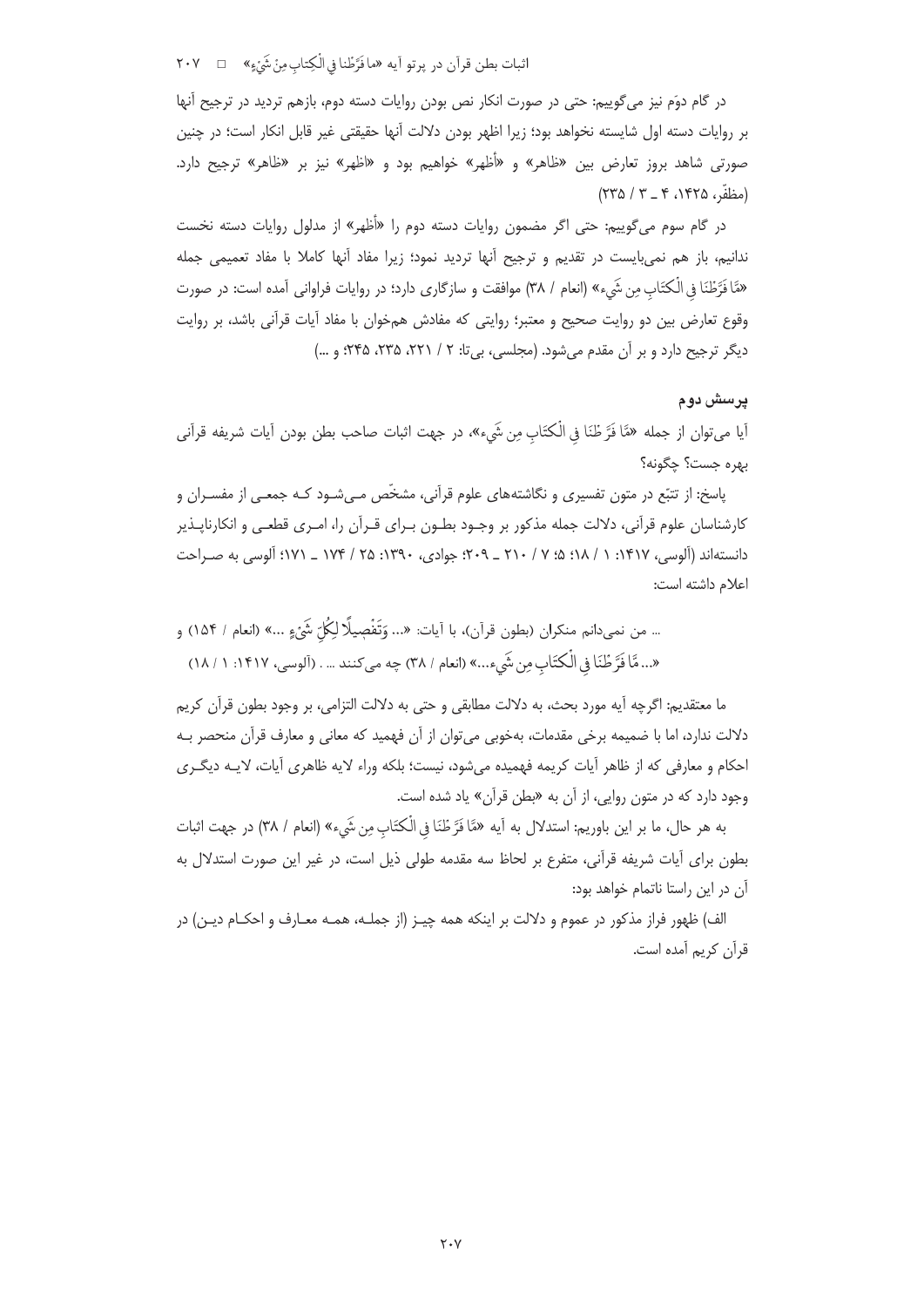۲۰۸ = ه فصلنامه علمی ـ پژوهشی مطالعات تفسیری، سال ۸، زمستان ۹۶، ش ۳۲

ب) گوينده اين فراز، خداي متعال حكيم صادق است؛ چون قرار گرفتن فراز «مَّا فَرَّطْنَا في الْكتَاب مِن شَيء» در پي آيه ٣٧ انعام (بهويژه فراز «قُلْ إنَّ اللهَ قاٰدِرٌّ عَلَى اَنْ يُنَزِّلَ ءاٰيَةً»)، دالّ بر اين است كه گوينده فراز مورد بحث نیز، پروردگار کریم است.

ج) بديهي بودن عدم بيان همه چيز يا حتى همه معارف و احكام ديني لازم براي بشر، بهصورت آشـكار و قابل فهم برای همگان در خلال آیات شریفه قرآنی.

با لحاظ سه نكته مذكور مي گوييم: پس بايد، وراي لايه ظاهري آيات، لايه ديگري به نام «بطن» وجـود داشته باشد تا بتوان به کمک این دو گفت: همه چیز (حتی امور غیردینی و غیر هـدایتی هـم) در ایـن کتـاب الهی آمده و او تبیان برای همه چیز (البته برای راسخان در علم) میباشد.

نکته شایان ذکر اینکه: تبیان بودن قرآن در همه امور، همگـانی و بـرای تمـام افـراد نیسـت، بلکـه تنهـا برای راسخین در علم؛ یعنی پیامبر اسلامﷺ و امامان معصومﷺ است. (صـفَّار، ۱۴۰۴: ۲ / ۱۱۳ ـ ۱۰۶: ۳ / ١۶١ \_ ١١۴ و ٤٥۴ \_ ٤٣٨: كليني، ١۴٢٠: ١ / ٥٧٠ \_ ٥۶۶ و ٤٣۶ \_ ۶٣٤ و ...)

نتبجه

- ١. مقصود از «بطن قرآن» در اين تحقيق، عبارت است از: «مجموعه معاني و مصاديق (موارد) پنهان آيات كه بخشي از آنها «عرفي» (قابل فهم براي عموم) و بخش ديگر آن «فراعرفي» و دور از دسترس عموم مردم است و کسی جز راسخان علم (پیامبر و امامان معصومﷺ) توان فهم تمام آنها را ندارد.
- ٢. مفهوم اصطلاحي «ظاهر» \_ كه همچون مفهوم لغوى آن، در نقطـه مقابـل مفهـوم اصـطلاحي «بـاطن» قرار دارد \_ عبارت است از: آن سلسله از معانی و مصادیقی که دلالت و انطباق آیات بر آنها آشکار می باشد و فهم آنها بر مبنای قواعد ادبی و اصول عقلایی محاوره، برای همگان میسّر خواهد بود.
- ۴. اگرچه نمی توان در قرآن آیهای را یافت که بهطور مستقیم و باصراحت، از وجود باطن برای قرآن خبر دهد، اما از بعضی از آیات به ضمیمه برخی مقدمات، بهخوبی استفاده می شود که معانی و معارف قــرآن منحصــر به احکام و معارفی که از ظاهر آیات کریمه فهمیده میشود، نیست؛ در نتیجه باید گفت: اثبات بطن قــرآن از طريق آيات شريفه، امري ممكن، بلكه قطعي است.
- ۵. از جمله آيات سودمند و قابل استناد در حوزه اثبات بطن قرآن، فراز كوتاه و گوياى «ماٰفَرَّطْناٰ في الْكِتـاٰب مِنْ شَيْءٍ» از آيه ٣٨ انعام است؛ البته درست بودن استناد به اين فراز نوراني در اين راسـتا، متفـرع بـر امـور سـه گانـه مذكور در ضمن بحث «تبيين مدلول آيه و تشريح كيفيت استدلال به آن» است.
- ۶. تنها با قبول وجود لایه دیگری به نام «بطن» در ورای لایه ظاهری آیات، می توان گفت: همه چیز، حتی امور غیردینی و غیر هدایتی هم در این کتاب الهی آمده، و خدای متعال از بیان هیچ چیزی در قرآن،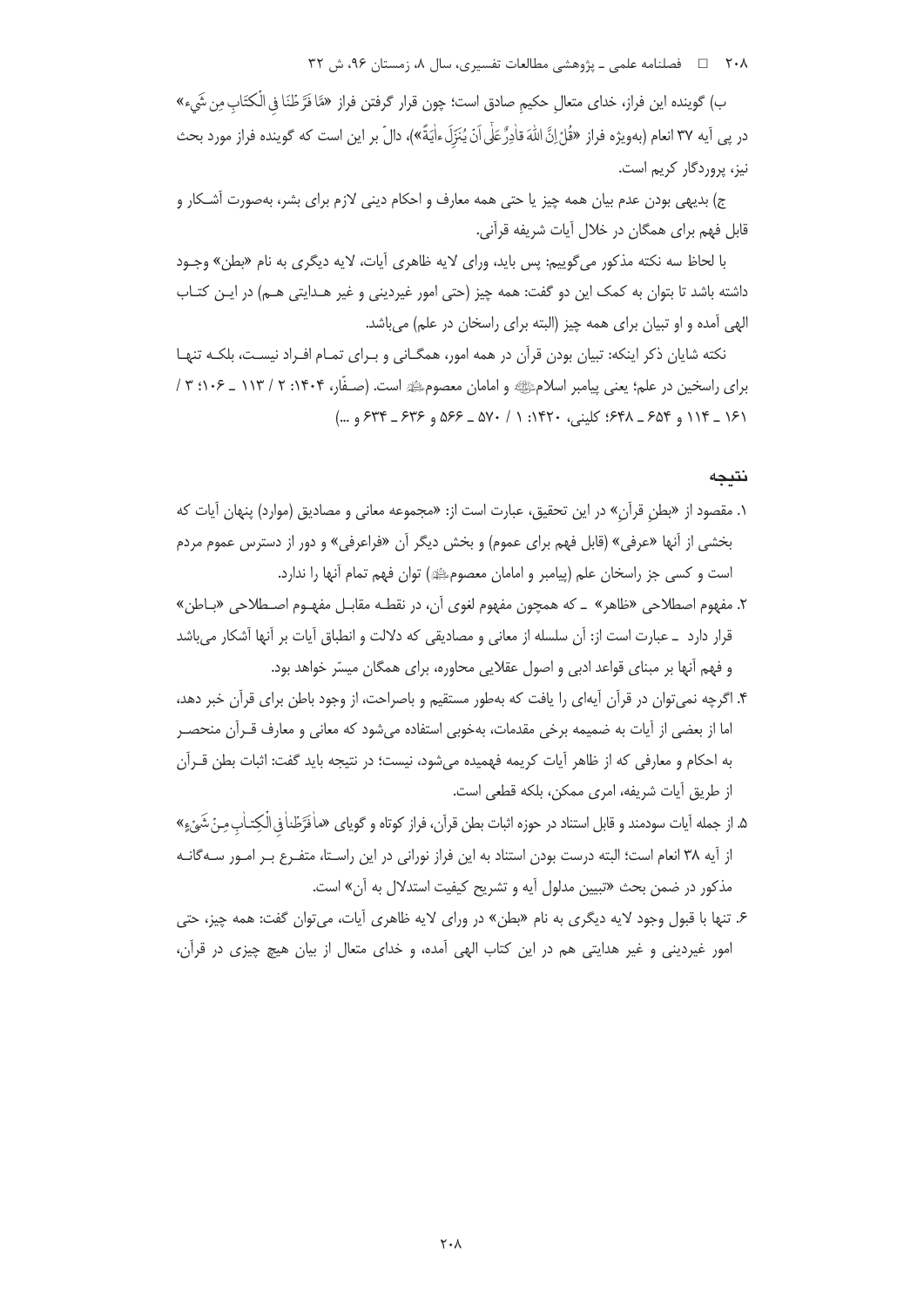اثبات بطن قرآن در پرتو آيه «مافَرَّطْنا في الْكِتاب مِنْ شَيْءٍ» ٢٠٩

نه غفلت نورزيد و نه كوتاهي كرد؛ در غير اين صورت، هم مفاد عام جمله «ماْ فَرَّطْناْ في الْكِتاٰبِ مِنْ شَيْءٍ» دچار آسيب مي شود و هم صدق اين كلام الهي مواجه با مشكل مي گردد.

٧. دلالت فراز مذكور بر وجود لايه باطني قرآن، از نوع دلالت مستقيم مطابقي و يا دلالت غير مسقيم التزامي (لوازم بین بهمعنای اخص)، نخواهد بود؛ بلکه از نوع دلالت غیر مستقیم «اشارهای» (لوازم بین بـه معنــای اعم و لوازم غير بين) است.

# منابع و مآخذ

- قرآن كريم.
- ـ نهج/لبلاغه، گردآوري سيد رضي، ترجمه محمد دشتي، قم، آل على ﷺ.
- ـ آلوسي، سيد محمود، ١٤١٧ ق، ر*وح المعاني في تفسير القرآن العظيم و السبع المثاني*، ج ١ و ٥، بيروت، دار الفكر.
- ـ ابن ابي الحديد، عبدالحميـد، ١٤٠٤ ق، *شرح نهـج البلاغــه*، ج١ و ٢، قـم، منشـورات مكتبـه آيـتالله العظمـي المرعشى النجفي.
- ـ ابن!بيحاتم رازي، عبدالرحمن، ١٤٢٤ ق، *تفسير القرآن العظيم*، تحقيق اسعد محمد طيب، بيروت، المكتبه العصريه.
	- ـ ابن سالم، ابراهيم، ١٤١٣ ق، قضي*ه التأويل في القرآن الكريم بين الغلاه والمعتدلين*، بيروت، دار قتيبه.
		- ـ ابن عاشور، محمدطاهر، ۱٤٢٠ ق، ت*فسير التّحرير و التّنوير*، ج ٢، بيروت، مؤسسه التاريخ العربي.
	- \_ ابن عربي، محي الدين محمد، ١٣٩٢ ق، *الفتوحات المكيه*، تحقيق عثمان يحيى، قاهره، المكتبة العربيه.
- ـ ابن عطيه أندلسي، محمد، ١٤١٣ ق، *المحرّر الوجيز في تفسير الكتاب العزيز*، تحقيـق عبدالسـلام عبدالشـافي محمـد، ج ٢، بيروت، دار الكتب العلميه.
	- ـ ابن كثير دمشقى، إسماعيل بن عمرو، ١٤١٩ ق، *تفسير القرآن العظيم*، ج ٤، بيروت، دار الاندلس.
		- ـ ابن منظور، محمد بن مكرم، بي تا، *لسان العرب*، بيروت، دار صادر.
	- \_ ابن وهب دينو ري، عبدالله، ١٤٢٤ ق، ت*فسير ابن وهب*، تحقيق أحمد فريد، بيروت، دار الكتب العلميه.
		- ـ أبوحجر، احمد عمر، ١٤٢١ ق، *التفسير العلمي للقرآن الكريم*، بيروت، در المدار الإسلامي.
			- ـ أبو حيان أندُلسي، محمد، ١٤١٢ ق، *البحر المحيط في التّفسير*، ج ٤، بيروت، دار الفكر.
		- ـ اصفهاني، محمدحسين، ١٤١٤ ق، *نهاية الدراية*، ج ١، قم، مؤسسه آلاليت ﷺ لإحياء التراث.
- ـ امام خميني، سيد مصطفى، ١٤١٨ ق، *تفسير القرآن الكريم*، ج ٢، تهران، مؤسسه تنظيم و نشر آثار امام خميني.
	- ـ بابایی، علیاکبر و همکاران، ۱۳۸۲، *روش شناسی تفسیر قرآن*، قم، یژوهشگاه حوزه و دانشگاه.
		- ـ بابایی، علیاکبر، ۱۳۸٦، *مکاتب تفسیری*، ج ۲، قم، یژوهشگاه حوزه و دانشگاه.
		- ـ بحراني، سيد هاشم، ١٤١٩ ق، *البرهان في تفسير القرآن*، ج ٢ و ٣، بيروت، موسسه الأعلمي.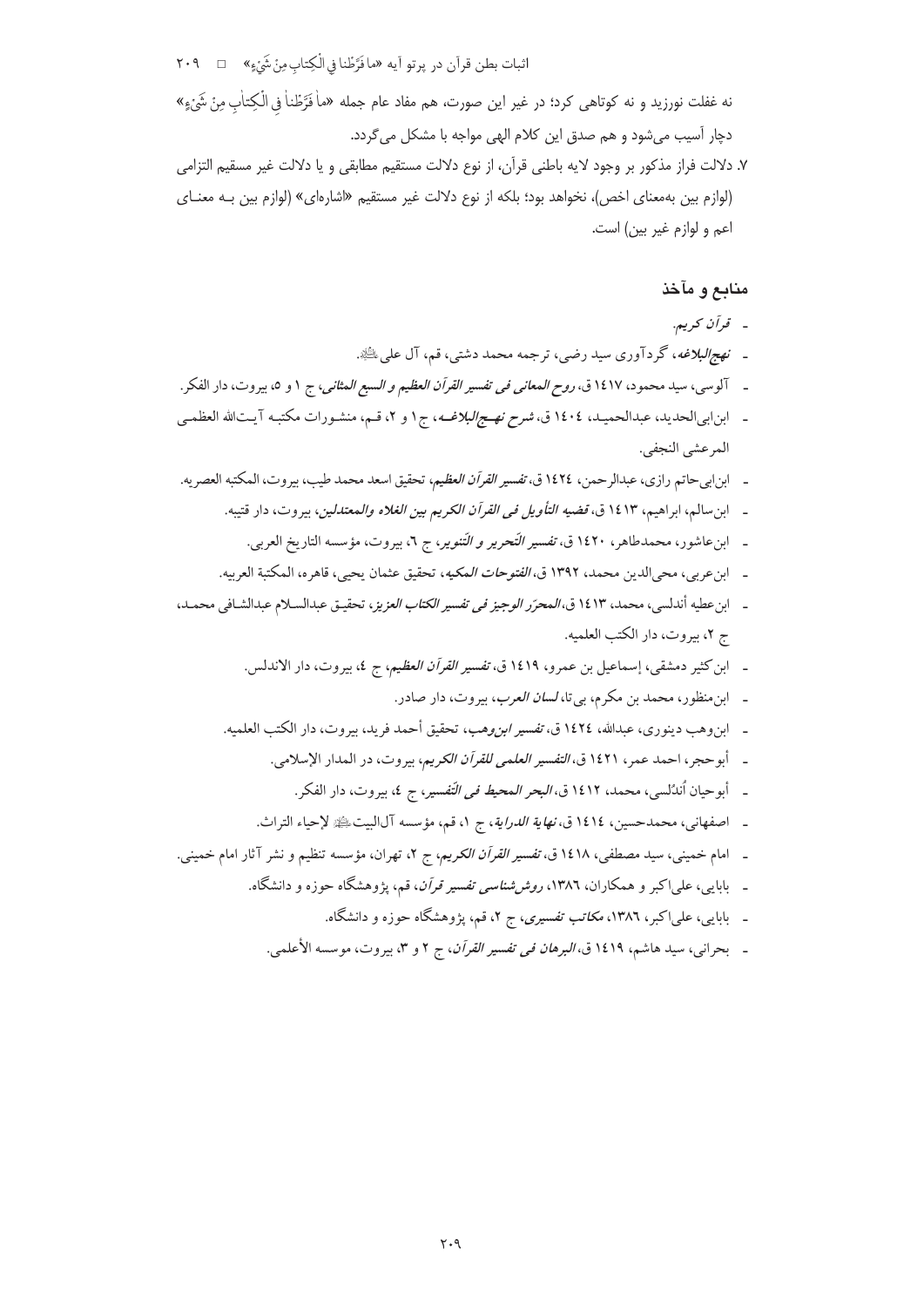دمشق و بیروت، دار القلم.

- ـ سيوطى، عبدالرحمن، بيتا، *الاتقان في علوم القرآن*، ج ٤، قم، الشريف الرضي.
- ـ شاطبي، ابواسحاق ابراهيم، ١٤٢٩ ق*، الموافقات في اصول الشّريعه*، ج ٣، بيروت، دار الكتاب العربي.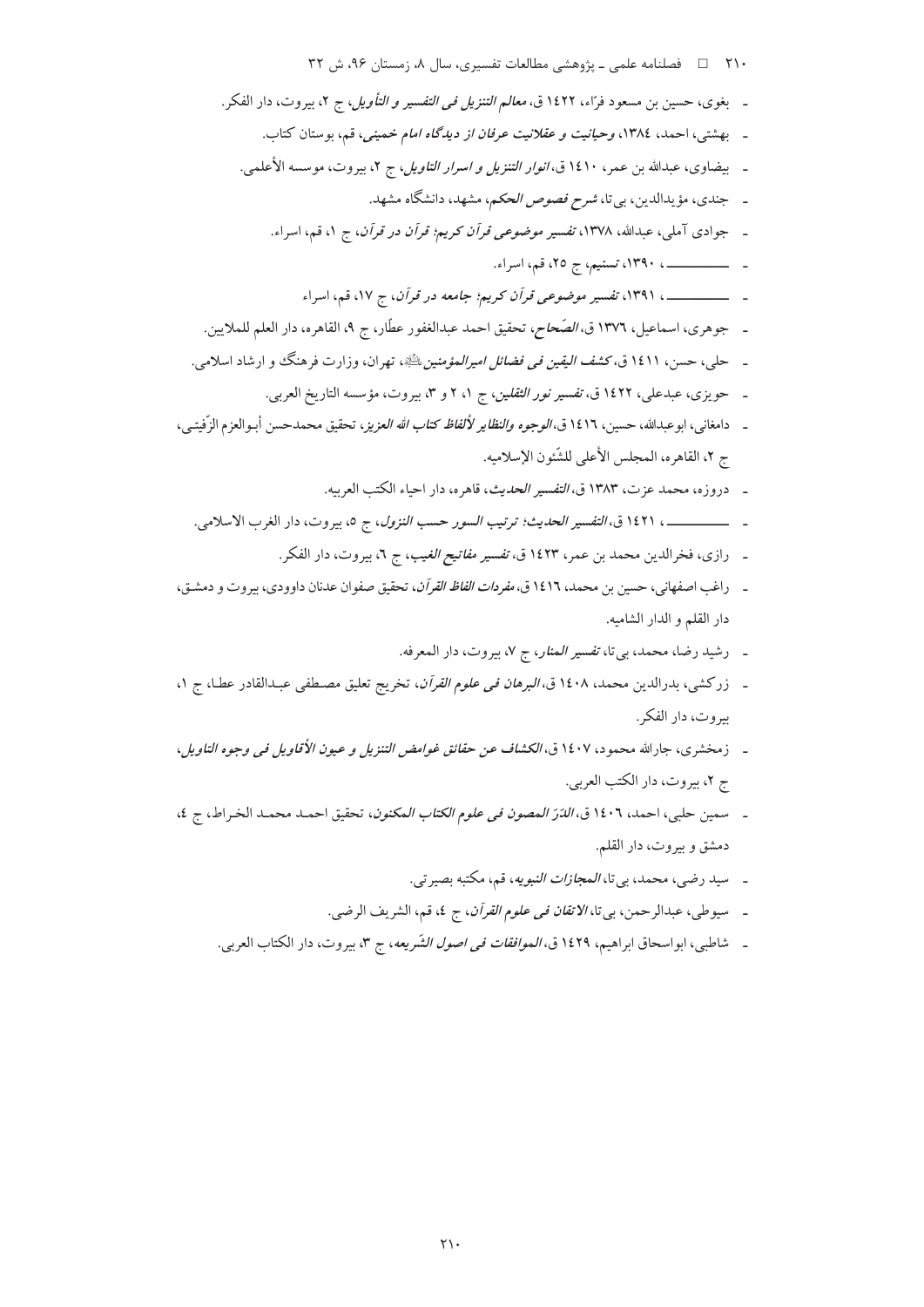- ـ شرتوني، رشيد، ١٤٠٣ ق، *اقرب الموارد*، ج ١، قم، كتابخانه آيتالله مرعشي نجفي.
- ـ شريف لاهيجي، بهاءالدين محمد، ١٣٦٣، تفسير شريف لاهيجي، تصحيح و مقدمه سيد جلالالدين حسيني ارمـوي و محمد ابراهیم آیتی، ج ۱، تهران، شرکت انتشارات علمی.
	- ـ شوكاني، محمد، ١٤١٩ ق، فتح *القدير، ج ٢، دمشق وبيروت*، دار الكلم الطيب.
	- ـ شیرازی، صدرالدین محمد بن ابراهیم، ۱٤۱۱ ق، *تفسیر القرآن الکریم*، ج ۲، ٤ و ۷، قم، بیدار.
	- ـ ــــــــــــــــــــــــ ، ١٩٨٤ م، *مفاتيح الغيب*، تصحيح محمد خواجوى، موسسه مطالعات و تحقيقات فرهنگي.
		- ـ صدوق، محمد بن علي، ١٤١٣ ق، *معاني الاخبار*، قم، دفتر انتشارات اسلامي.
		- ـ صفار قمی، محمد، ١٤٠٤ ق، *بصائر الدرجات*، ج ١، ٢، ٣، و ٤، قم، كتابخانه آيتالله مرعشى نجفى.
	- ـ طباطبايي، سيد محمدحسين، بي تا، *الميزان في تفسير القرآن*، ج ٣، ٧، ١٢، ١٩، و ٢٠، قم، دفتر انتشارات اسلامي.
- ـ طبرسي، فضل بن حسن، ١٤٠٨ ق، *مجمع البيان لعلوم القرآن*، تصحيح سيد هاشم رسولي محلاتي و سيد فضل|الله طباطبايي، ج ١، ٢، ٣ و ٤، بيروت، دار المعرفه.
	- ـ طبرى، محمد، ١٤٢٠ ق، *جامع البيان في تأويل القرآن*، ج ١ و ٧، بيروت، دار الكتب العلميه.
		- ـ طريحي، فخرالدين، ١٩٨٥ م، *مجمع البحرين*، ج ٦، بيروت، دار و مكتبه الهلال.
	- ـ طوسي، محمد بن حسن، ١٤٠٩ ق، *التّبيان في تفسير القرآن*، ج ٤، قم، مكتب الاعلام الاسلامي.
		- ـ عراقبي، آقا ضياءالدين، ١٤١٤ ق، *نهاية الافكار*، ج ١، قم، مؤسسه النشر الاسلامي.
	- ـ عياشي سمرقندي، محمد بن مسعود، ١٤١٨ ق، تفسير *العياشي، ج ١*، بيروت، مؤسسه الاعلمي.
		- ـ غزالي، ابوحامد محمد، بي تا، *احياء علوم الدين*، ج ١، بيروت، دار القلم.
- ـ فيروزآبادي، مجدالدين محمد بن يعقوب، بييتا، *تنوير المقباس من تفسير ابن عباس*، بيروت، دار الكتب العلميه.
	- ـ فيض كاشاني، محمدمحسن، بي¤ا، ت*فسير الصافي*، تصحيح حسين اعلمي، ج ٢، بيروت، مؤسسه الأعلمي.
		- ـ فيومي، احمد بن محمد، ١٤١٤ ق، *المصباح المنير*، ج ١ و ٢، قم، دار الهجره.
		- ـ قاسمي، محمد جمالالدين، ١٣٩٨ ق، *محاسن التاويل*، ج ٦، بيروت، دار الفكر.
			- ـ قاضي نعمان مصري مغربي، بي تا، ت*أويل دعائم الاسلام*، مصر، دار المعارف.
			- ـ قمي، علي بن ابراهيم، ١٤٠٤ ق، تفسير *القمي، ج ١*، قم، مؤسسه دار الكتاب.
			- ـ كليني رازي، محمد بن يعقوب، ١٤٣٠ ق، *الكافي، ج ١ و ٢*، قم، دار الحديث.
- ـ مجلسی، محمدباقر، ۱۳٦۳، *مرأه العقول فی شرح أخبار الرّسول*، تصحیح سید هاشم رسـولی، ج ۱، ۳، ٤، ۱۲ و ۲۵، تهران، دار الكتب الإسلاميه.
	- ـ ــــــــــــــــ ، بي تا، بحار *الانوار الجامعة لدرر اخبار الائمه الاطهار ب*ي الله على المع من الإسلاميه.
		- ـ مصباح یزدی، محمدتقی، ۱۳۸۹، *قرآنشناسی، ج ۱*و ۲، قم، مؤسسه آموزشی و پژوهشی امام خمینی.